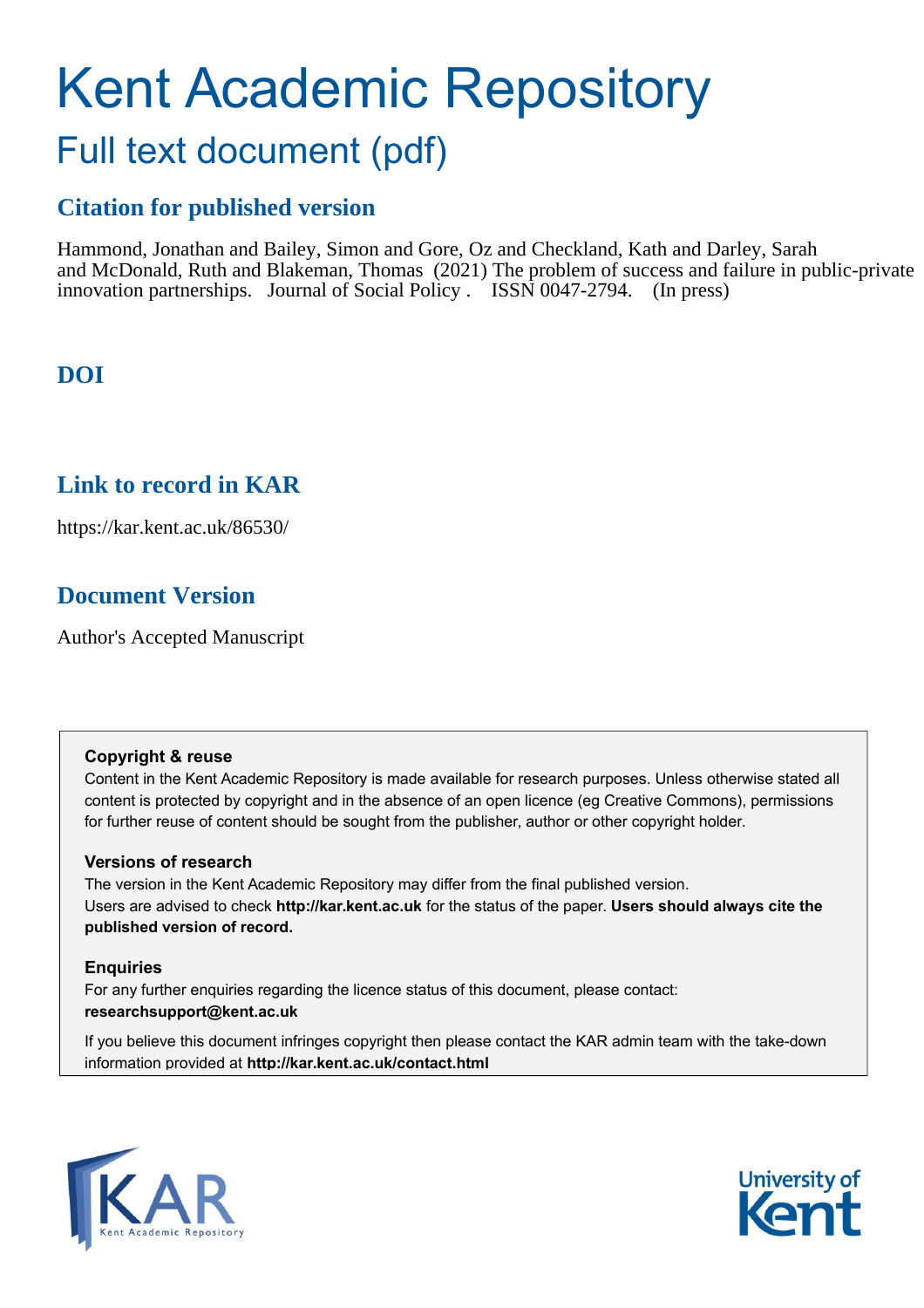#### **The problem of success and failure in**

#### **public-private innovation partnerships**

#### **Authors**

Dr Jonathan Hammond<sup>1</sup> (<u>jonathan.hammond@manchester.ac.uk</u>)

Centre for Primary Care and Health Services Research; Division of Population Health, Health Services Research and Primary Care; School of Health Sciences; Faculty of Biology Medicine and Health; The University of Manchester<sup>1</sup>

Dr Simon Bailey Centre for Health Services Studies; University of Kent Dr Oz Gore School of Business; University of Leicester Prof Kath Checkland<sup>1</sup> Dr Sarah Darley<sup>1</sup> Prof Ruth McDonald<sup>1</sup> Dr Thomas Blakeman<sup>1</sup>

#### **Abstract**

Public-Private Innovation Partnerships (PPIPs) are increasingly used as a tool for addressing 'wicked' public sector challenges. 'Innovation' is, however, frequently treated as a 'magic' concept: used unreflexively, taken to be axiomatically 'good', and left undefined within policy programmes. Using McConnell's framework of policy success and failure and a case study of a multi-level PPIP in the English health service (NHS Test Beds), this paper critically explores the implications of the mobilisation of innovation in PPIP policy and practice. We highlight how the interplay between levels (macro/micro and policy maker/recipient) can shape both emerging policies and their prospects for success or failure. The paper contributes to an understanding of PPIP success and failure by extending McConnell's framework to explore inter-level effects between policy and innovation project, and demonstrating how the success of PPIP policy cannot be understood without recognising the particular political effects of 'innovation' on formulation and implementation.

**Keywords**: innovation; public-private partnerships; policy success; policy experimentation

**Acknowledgements:** We are grateful to the participants for their involvement.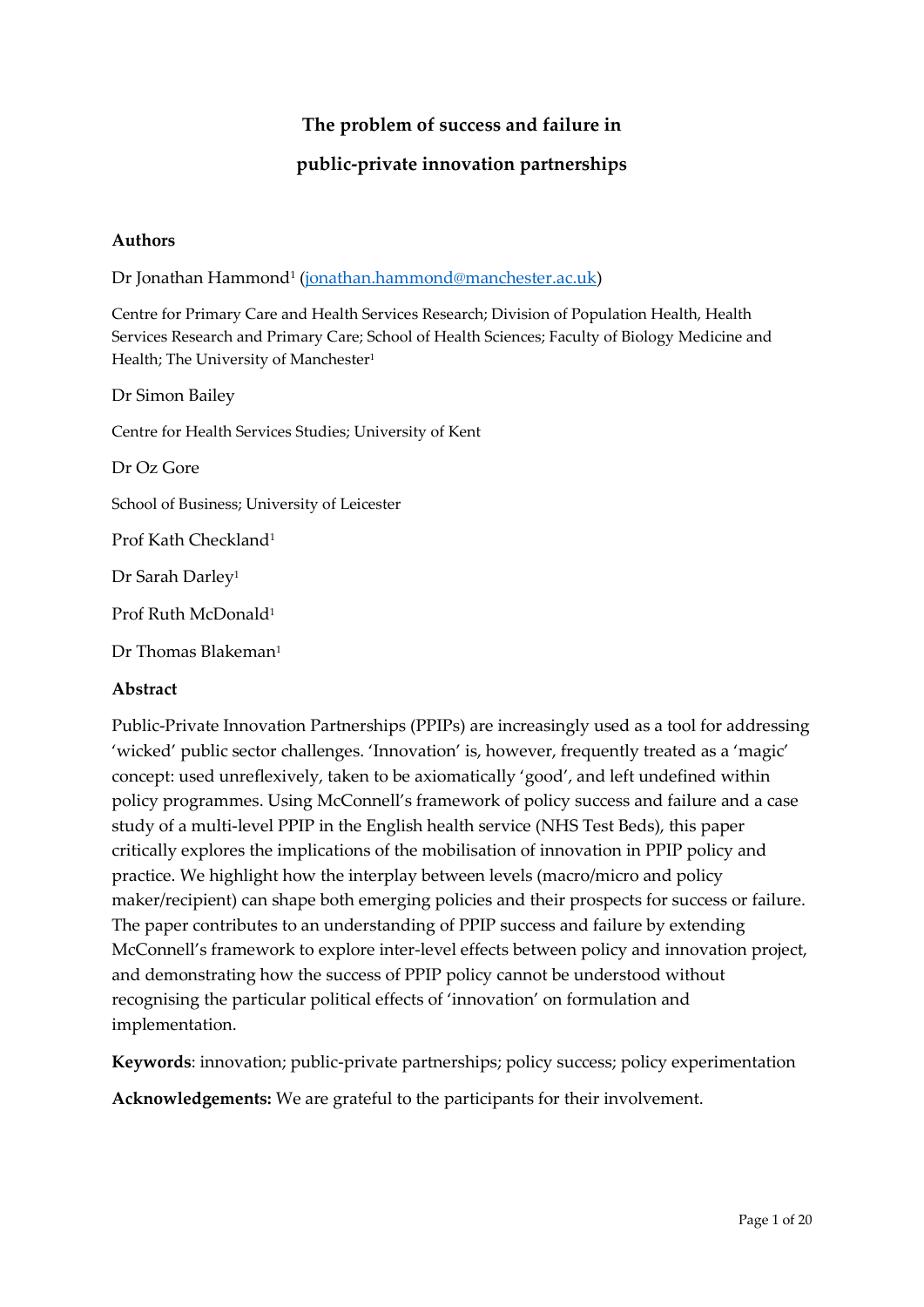#### **1. Introduction**

Public-Private Partnerships (PPPs) are a common yet controversial tool for mobilising a combination of public and private resources towards particular policy objectives. They take many contractual and operational forms but typically involve private sector actors financing the development of assets (frequently infrastructure) linked to a role in the delivery of public services over a given time period. Growing in prominence over recent years, and in the UK particularly since the 1980s (Osei-Kyei and Chan, 2015; Warsen et al. 2018), advocates argue they provide the public sector access to greater resources, increase efficiency, and deliver better value for money (Fischbacher and Beaumont, 2003). Their use is contentious, however; one of the most common forms of PPP are Private-Finance Initiatives (PFI), which enable governments to shift infrastructure expenditure 'off balance sheet' and new facilities to be promoted, but have been criticised due to lengthy contracts for private-sector provision of related services (Hodge and Greve, 2007). Local organisations have found the payment of the sometimes very high service charges disadvantageous to achieving financial balance. Moreover, local service provision is exposed to market failures, such as the high profile financial collapse of the PFI provider Carillon, which caused the abrupt halt of construction of two English hospitals to the material detriment of local healthcare demand management.

Our interest in this paper is with a particular branch of PPP: Public-Private Innovation Partnerships (PPIP). PPIPs involve public sector actors collaborating with business with the objective of innovating in the public sector to increase efficiency, respond to particularly challenging problems, and realise new products or services from which private sector collaborators may profit (Brogaard, 2019). Such partnerships are typically of shorter duration (months—several years) than more convential infrastructure and service provision PPPs, which can last decades (Brogaard, 2019). Public sector innovation policies and initiatives have seen notable growth in popularity in recent decades (Lewis et al. 2019; Osborne and Brown 2011). However, often such initiatives fail to define what innovation is; commonly it is conflated with continuous service change and development, and tends to be treated normatively as an axiomatic good (Osborne and Brown 2011). Nor has the expansion of innovation schemes been matched by developments in the process and practice of their evaluation (Lewis et al. 2019). Indeed, it could be argued that, faced with 'wicked problems' (Rittel and Webber, 1973), which are open-ended, inter-connected and without clear pathways to solutions, policy makers reach for apparently simple solutions which cut through the complexity. Concepts such as 'innovation', or 'transformation' become imbued with almost magical properties in that their invocation obviates the need for justification, specificity or indeed evidence of effectiveness (Pollitt and Hupe 2011).

In this paper, we employ a PPIP case study from the English NHS—NHS Test Beds—to explore the operationalisation of innovation within PPIPs and how this relates to understandings of their success and failure. McConnell's (2010a) framework for assessing policy success and failure provides a dimensional structure for us to consider success and related PPIP issues more broadly. Motivated by recognition that the last twelve years has seen a push within UK Government towards facilitating local innovation initiatives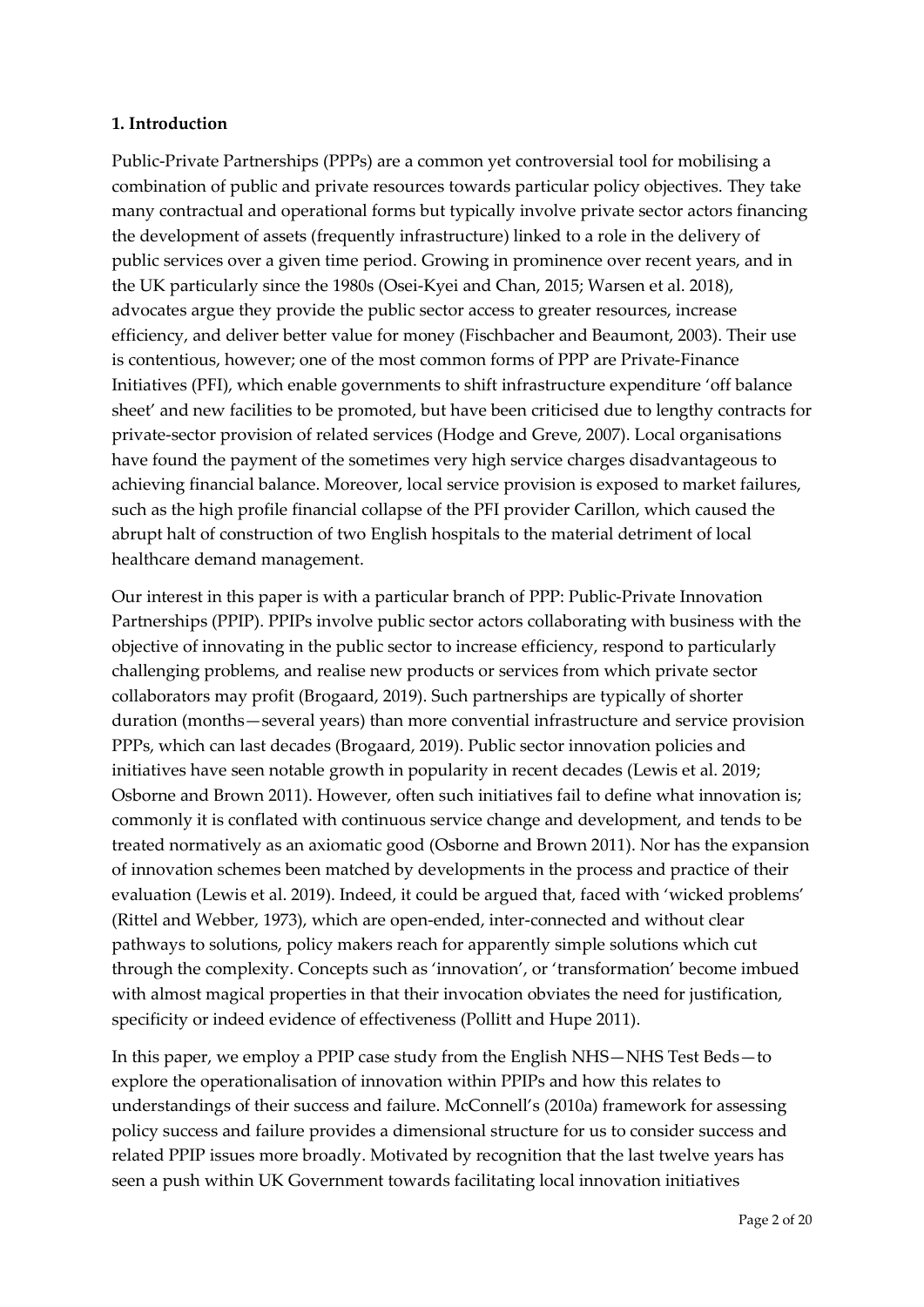(Osborne and Brown 2011), we devote particular attention to the interplay between levels associated with this style of implementation and the organisational factors which can shape prospects for success and failure within 'policy projects' (Bailey et al. 2019). This provides scope to think critically about the constructed nature of notions of success and failure in this context as well as the effectiveness and desirability of the current focus on innovation as a means to address hitherto intractable public sector delivery problems. Through our consideration of the interplay between innovation policy agendas at the macro level with more localised levels of implementation, we respond to Ayob et al.'s (2016, p.650) suggestion that research should seek to "unpack the power dimensions" of innovation programmes.

We argue the pursuit of what McConnell refers to as 'process' and 'political' success at the national policy level can have implications for the feasibility of 'programme' success at the local implementation level. Furthermore, 'magic' concepts can foreclose political issues at multiple levels. The consequences of this are potentially more significant when it is not government itself, as generally assumed, acting as the most influential policy actor. Lastly, PPIP policies commonly frame programmatic success as partially contingent on the extent to which initiatives 'spread' to other areas. Caution should be exercised here as this reveals little about the merit of a policy or initiative and might encourage gaming for reputational benefit.

First, we examine innovation, providing an introduction to public sector innovation policy, and discuss McConnell's (2010a; 2010b) framework of policy success. Second, we introduce our empirical findings, which examine the evolving experience of a particular UK PPIP initiative. We draw attention to factors we suggest are core components of the 'policy project' innovation style—negotiation, iteration, adaptation—and discuss the effects these generate regarding the construction of success and failure at multiple levels.

#### **2. Public sector innovation policy: assessing success and failure**

Innovation has become a popular concept with policymakers internationally, characterised by its flexibility, breadth of application, positive associations, and connections with modernist ideas of progress (Osborne and Brown 2011; Ayob et al. 2016; Edler and Fagerberg 2017). Although abundant efforts to classify innovation exist in organisational scholarship (Osborne, 1998; Garcia and Clantone 2002), in policy making there continues to be a lack of precision in the definition and application of innovation, which can lead, in practice, to an 'anything goes' implementation approach. Within 'policy projects' this might appear a pragmatic means of allowing policy objects to emerge in alignment with local needs and conditions (Bailey et al. 2017). However, this poses problems for definining and measuring success at different times and across different levels of policy making and implementation. As such, innovation warrants classification as a 'magic' concept (Pollitt and Hupe 2011). This magical quality can help mobilise support and resources for particular actions (or inactions) and foreclose political debate; appearing simultaneously desirable and unobjectionable and providing latitude for policymakers (Pollitt and Hupe 2011).

Strategies to organise public sector innovation take various forms. Broadly, public service policies and initiatives have shifted from traditional forms of bureaucratic rule-following to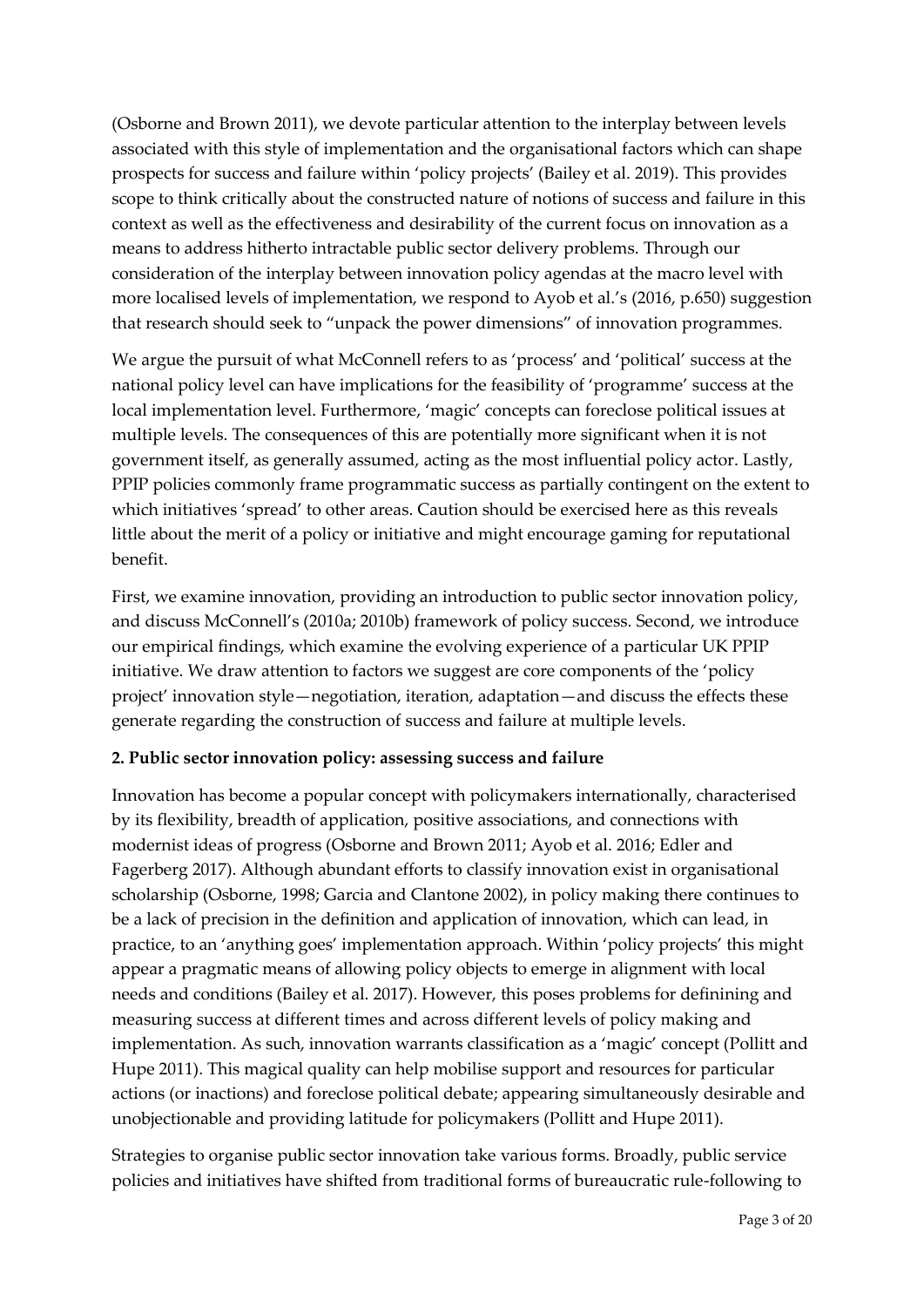an emphasis on market-based competition and management via performance metrics and targets, commonly associated with New Public Management (Hartley et al. 2013), and a push for greater involvement of private sector actors in public sector innovation. One burgeoning area, which falls under the more general category of 'collaborative innovation' (Hartley et al. 2013) or the utilitarian interpretation of 'social innovation' (Ayob et al. 2016), is that of PPIP (sometimes referred to as 'cross-sector innovation' or 'inter-organisational innovation partnerships') where "public and private actors work together to develop innovative solutions targeting the public sector" (Evald et al. 2014, p.34). Research in this area primarily focuses on relationships between partners, how differences between public and private sectors shape joint endeavours, and the importance of factors such as trust, risk sharing and governance processes rather than outcomes and consequences associated with the innovation(s) involved (Brown and Osborne 2013; Evald et al. 2014).

Such evaluation and assessment deficiencies resonate with those recognised as relating to public sector innovation initiatives more broadly. Studies tend to focus on innovation processes rather than assessing the extent to which explicit goals are realised, and when outcomes are assessed these often focus on positives, downplaying negative results or suggesting these demonstrate deficiency with the innovation itself (De Vries et al. 2016). When goals are successfully met a tendency exists for these successes to be treated one dimensionally (Koch and Hauknes 2005), with scant attention to unintended consequences either locally or in the surrounding context. There is also insufficient focus on unsuccessful innovations, their characteristics, or reasons for failure (Koch and Hauknes 2005). Some of these issues relate to problems associated with 'magic' concepts; when innovation is understood as inately desirable it is unsurprising other objectives are poorly specified or assessments of their success under-developed.

These issues invite broader questions about how success and failure of innovation in the public sector should be understood, and particularly, what it means for a PPIP to be 'innovative' and/or 'successful'. To understand the potential role of innovation in meeting these goals we must be able to critically interrogate innovation initiatives in ways which transcend local context. To this end, in this paper we apply and develop McConnell's (2010a; 2010b) framework of policy success within a UK PPIP initiative.

McConnell (2010a) argues that evaluating public policy success is made challenging by partisanship and a tendency for success or failure to be treated as binary, mutually exclusive outcomes, which is reductive and unrealistic. He suggests policies can be conceptualised as comprising three dimensions—process, programme, and politics—and success and failure as a spectrum within each. The 'process' dimension refers to policy formulation, whereas 'programme' relates to implementation. 'Politics' can relate to formulation, implementation, and beyond. Table 1 shows criteria for policy success and failure (at each end of the spectrum) within each policy dimension. Thus, resilient, conflicted and precarious success refer to progressively less successful outcomes. By organising understanding of policy outcomes as combinations of process, programme, and politics a more nuanced, multidimensional picture of policy success can be constructed. This may include 'bundles' of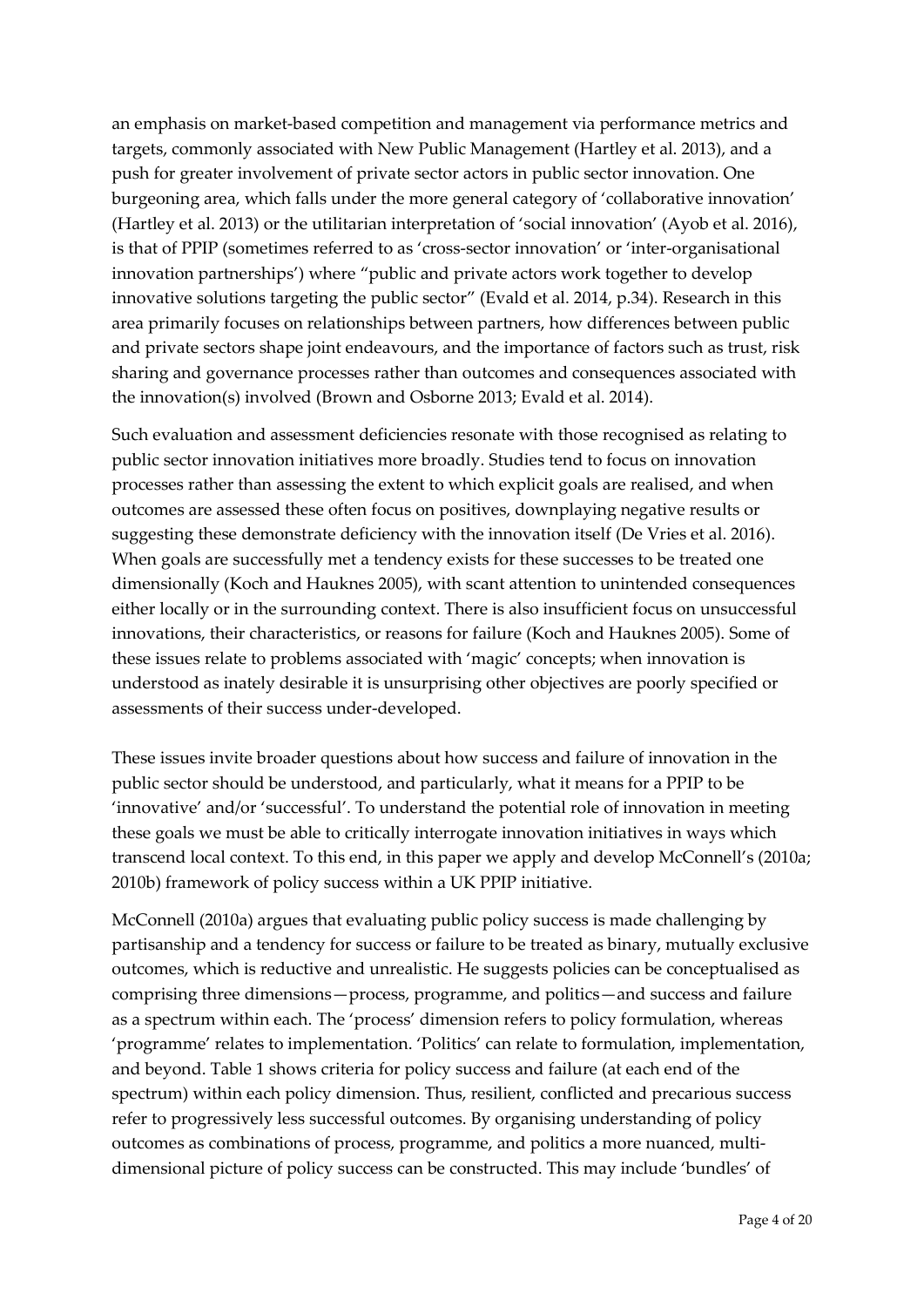potentially contradictory outcomes. For example, a programme may fail to achieve desired outcomes whilst simultaneously proving successful in enhancing leaders' reputations.

#### [TABLE 1 ABOUT HERE]

#### **3. Methods**

This paper draws on an evaluation of NHS Test Bed X (TBX) conducted July 2017— September 2018. The evaluation explored the implementation of TBX with a particular emphasis on the following key criteria: design, adaptation, partnership dynamics, perceptions of benefit, and challenges experienced by stakeholders. Data on the effect of the NHS Test Bed on primary and secondary outcomes were also measured (Lugo-Palacios et al. 2019). The evaluation involved: observations (66 meetings or events, 99 hours); semistructured interviews with various stakeholders (87 total: 48 with the NHS organisation (20), 'Innovators' (15), Partner and Affiliated organisations (13); 38 with GP practice staff (Practice Managers, Administrators: 19; Clinical: 19), and 1 with an employee of an NHS organisation in a different area (unrelated to TBX) that completed part of the application process for another NHS Test Bed 'wave'; and analysis of documentation relevant to different aspects of TBX (e.g. meeting minutes, agendas, reports, software training guides, messages to primary care stakeholders). Interviews were recorded and transcribed, and contemporaneous field notes written during observations.

Interview transcripts, observational notes, and project documents were imported into NVivo 11 for thematic analysis by JH and SD. This process involved initial coding using the key criteria above as overarching themes. This was supplemented by a 'bottom up' approach that involved 'nesting' codes within overarching themes (e.g. 'Enrolment' within 'Adaptations') as well as developing new high-level themes sitting outside of those, including 'Success claims.' A framework approach was then adopted using McConnell's (2010a) three dimensions so that data extracts could be organised by theme according to their relevance for informing assessments regarding process, programme, and politics success at national and local levels. For example, 'Perceptions of success' sub-codes were relevant to both TBX and the national programme, and these were split between all three dimensions and used heavily; extracts and codes relating to the establishment of TBX were allocated to the process dimension, whereas those pertaining to modifications of the proposed design of TBX were allocated to the programme dimension. This procedure was then further refined with the introduction of McConnell's (2010a) criteria for success within each of three dimensions added (see Table 1). JH led this analysis process, with sensechecking from SB and OG. Extracts were organised according to their applicability to answering questions dervied by the criteria themselves (e.g. 'Does this tell us something about whether implementation was in line with objectives?'), both locally for TBX and nationally for the programme at large. Interview extracts below are denoted with a unique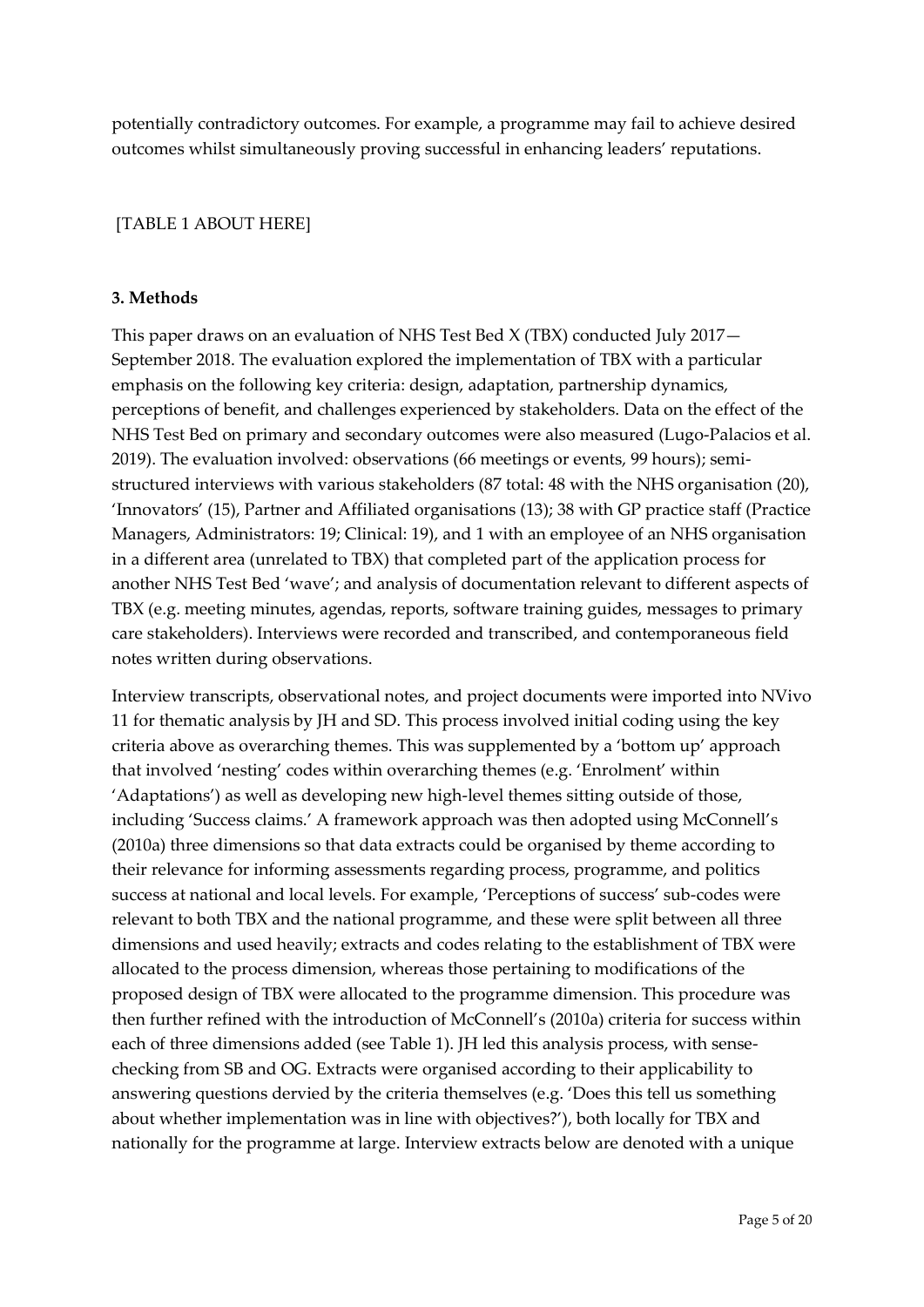three character interviewee ID code with the month and year of the interview (e.g. [7V3, 08.18]).

#### **4. PPIPs in English healthcare: NHS Test Beds**

In this section, we describe our public sector innovation programme—NHS Test Beds—and a particular PPIP project developed as part of the programme: TBX. Before exploring how NHS Test Beds unfolded across both national and local levels, we first describe the context to its implementation.

Since its creation in 2012, NHS England (NHSE), an arm's-length body tasked with overseeing the day-to-day running of the health service and commissioning a range of services including primary care, has taken on de facto responsibility for 'doing' health innovation policy in the English NHS. This was previously the Department of Health's (now Department of Health and Social Care) role, as can be observed in documents such as 'Innovation, health and wealth' (Department of Health 2011). The overarching narrative and objective of innovation has remained largely consistent between government department and arm's-length body: both emphasise the NHS's impressive record developing innovative products and processes, and that continuing to innovate and improving the efficacy and adoption of innovation, is essential to providing good care as well as to benefit the broader economy. Of note, however, is that NHSE has established a new emphasis on the desirability of combining innovations (NHS England et al. 2014), and more broadly, set out a policy direction that diverges from competition between service providers towards a more co-operative system oriented towards place-based planning.

#### **NHS Test Beds**

NHS Test Beds is a national policy programme typically involving NHS organisations and private sector organisations (referred to as "innovators") establishing PPIPs. Candidate PPIPs were invited to apply to NHSE for NHS Test Bed status and associated funding, and the first wave of seven Test Beds sites were formally launched in 2016. Taken together the initiatives sought to address various complex health issues and associated challenges (i.e. 'wicked' problems) such as diabetes and self-care or hospital admissions for elderly people with dementia, with patient populations ranging from 1 million–2.5 million. Each Wave 1 NHS Test Bed had an independent local evaluation, and these commonly comprised a process and impact evaluation. Local evaluations were overseen by two national evaluation partners that synthesised results and assessed economic cost.

A concept of explicit importance to the programme is 'combinatorial innovation.' NHSE (2018, p.3) state that this refers to "…different innovations working together rather than, for example, a single blockbuster drug or technology," and, more so, involving "…combinations of types of innovations; for example technology, workforce, new approaches to patient engagement, digital channels for service delivery," rather than multiple different technologies of the same type. The suggestion is that the "…synthesis of different technologies in a joined up way can create synergistic benefits greater than the sum of the parts…" (Galea et al. 2017, pp.4–5) and drive the increases in value sought (NHS England et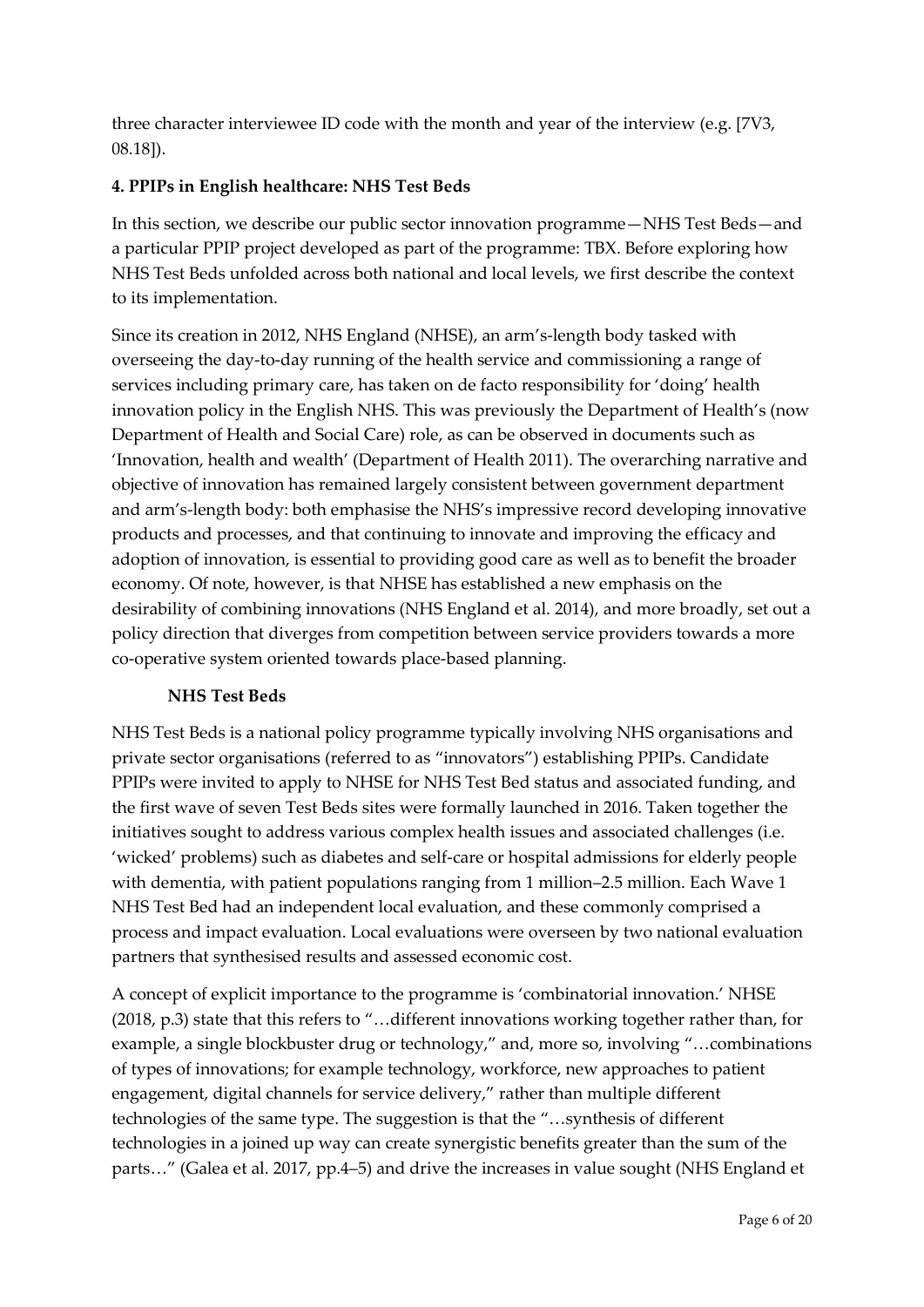al. 2015, p.3). Innovation itself is left undefined save for the particular categories as specified above, and without a foundational definition of innovation it is difficult to define precisely what combinatorial innovation is in this context.

Combinatorial innovation is not a familiar feature of public sector innovation initiatives. Its use here is framed by the idea the NHS has traditionally been poor at implementing new technologies. It promotes an approach connecting the development and introduction of new innovative products with adaptations to processes on the ground. This approach also seeks to realise the specified desirable outcome (both patient and economic benefit) because, it is argued, the era of "silver bullet" innovations is ending (Macdonnell 2015).

In practice, however, it became clear to one interviewee during the early stages of applying to the programme that a combinatorial innovation was also one where an NHS organisation worked in partnership with more than a single 'innovator'. Ultimately, this interviewee's organisation abandoned their application because they doubted the feasibility of a project involving additional providers in the time available, noting:

… the chances of success [for the application] seemed very slight at that point when we had that clarification and confirmation of what they were looking for in terms of combinatorial. [4D4, 09.18]

Research on innovation initatives has identified difficulties embedding them into practice once exposed to organisational realities 'on the ground' (De Vries et al. 2016). This challenges the assumption that increasing the number of organisations involved in design and delivery of an innovation in a given setting will increase the chances of success. Even at this very early stage of stakeholder engagement with the programme, it is apparent how the distribution of success/failure across policy dimensions (process, programme, politics) shapes the challenges and possibilities of public policy innovation. Here, a particular rendering of 'combinatorial innovation' which equates it with some form of stakeholder cooperation acts to safeguard 'political' success (through alignment with broader directions of governance towards co-operation) and deters partners over substantive concerns of 'programmatic' success.

#### **NHS Test Bed X**

TBX, one of seven Wave 1 NHS Test Beds, was implemented in a single commissioning area in the north of England over a two-year period and involved a partnership between a lead NHS commissioning organisation, a pharmaceutical organisation, and a data analytics organisation. The objective was to improve care for people with one of three long-term conditions. It comprised three components: an IT platform for general practices designed to more effectively manage patients with, or at risk of, a relevant long-term condition, which would also host a bespoke long-term condition risk prediction algorithm; clinical change management and quality improvement using data auditing, feedback, and education sessions; and health monitoring and coaching at a distance using electronic and telecommunications technology. The expectation was that 'combinatorial benefits' would be realised by simultaneously implementing these three components within a specific health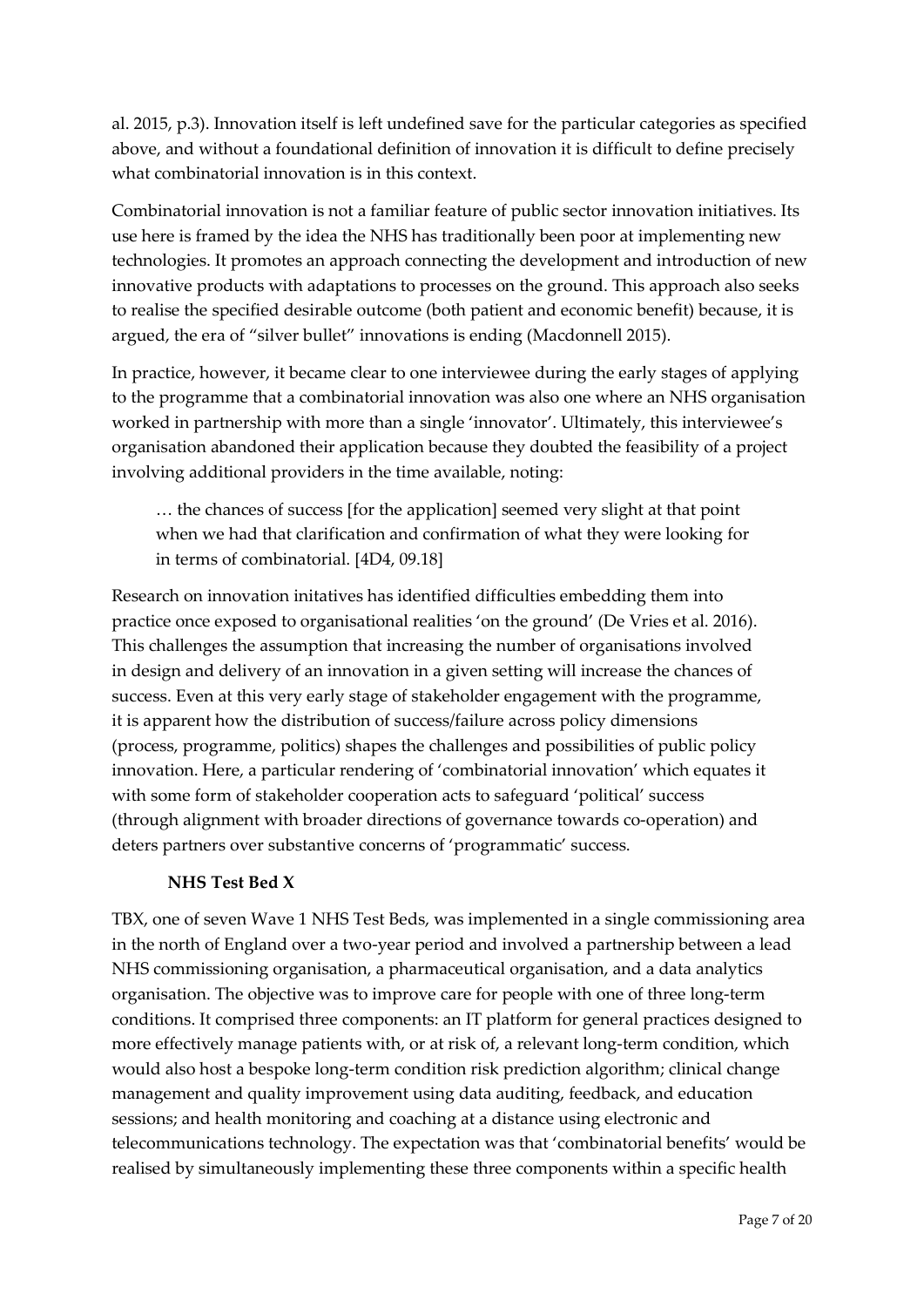care system footprint. Explicit identification of mechanisms of interaction between components was limited, most notably it was intended that potential patients for enrolment into the telehealth element could be identified through the IT platform.

We describe the unfolding of this Test Bed through three themes developed during the analysis process to organise significant events pertaining to PPIP success and failure in temporal sequence: negotiations and delays; design, adaptation, and iteration; outcomes and understandings of success.

#### *Negotiations and delays*

Once an initial project proposal was developed between partners and approved by NHSE, a number of problems occurred causing significant delays to the programme. Contract negotiation proved challenging with disagreements over information governance, liabilities, and potential commercial benefits. Implementation eventually began nine months later than anticipated in mid-2017. Incompatible approaches to risk were cited as an issue. Interviewees from the NHS organisation explained that the organisation was financially unable to adopt certain liabilities relating to the transfer of patient data and there was a sense of surprise from some that the private organisations were reticent to do so. The delay reportedly strained the relationship between some of the senior figures involved in the partnership.

Once contracts and information governance processes were agreed, the next stage involved securing agreement from local general practices (GPs) to have their patients' data used for the programme. A Data Processing Agreement was formulated but the team initially found it hard to get practices to commit. Once the support of the Local Medical Committee (the local representive of the British Medical Association) was secured the majority of practices joined. However, the delay prompted the body with regional oversight for the programme to threaten withdrawal of funding if progress towards implementation was not made, and one interviewee suggested GP practices used participation as levearage tp secure better terms with the NHS organisation for an unrelated negotiation. Thus securing 'buy in' from the organisations integral to the project proved problematic, but ultimately all but two practices (5%) were engaged for the duration.

#### *Design, adaption and iteration*

One of the most potentially valuable elements of the project as percieved by many interviewees was the risk prediction algorithm, intended to enable GPs to identify those most at risk of developing one of three long term conditions and offer a proactive service to prevent or delay their development. One interviewee noted that the team recognised implementing this would take time, and to realise 'real world' acceptability they would need to incorporate additional components to demonstrate economic benefits:

I think in an ideal world, yes, we would have just focused on [long term condition development risk prediction algorithm], but in the real world we needed something that would save money quickly. Which is what the [private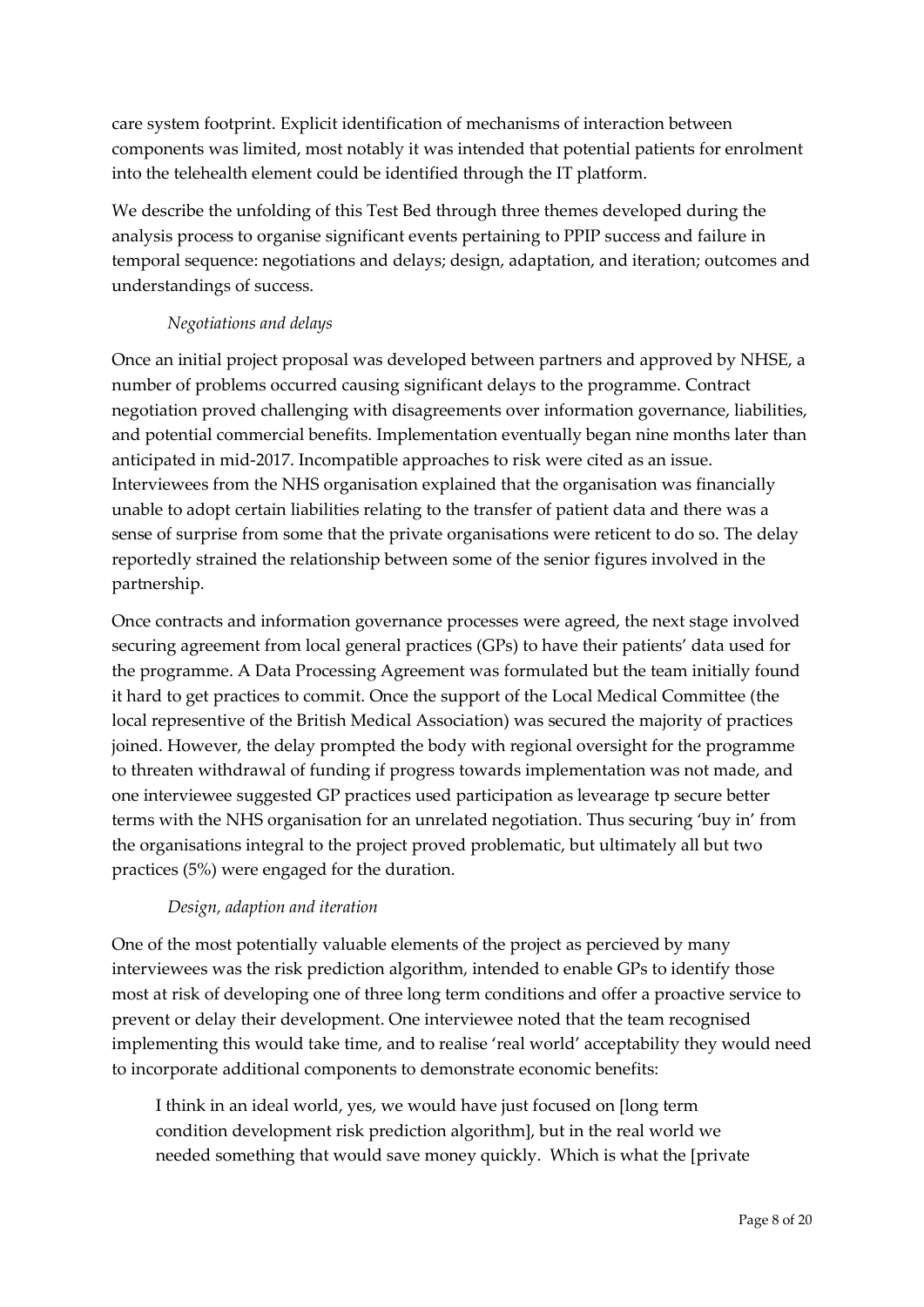sector orgs'] elements were about, so increasing standards, decreasing admissions, therefore saving money. [8T5, 07.18]

Multiple interviewees referenced the scale of ambition and complexity of TBX, which made achieving the intended outcomes challenging.

I don't know whether the other test beds were similarly ambitious, but I guess the thing for me was that it's one thing to be ambitious, isn't it, which is a great thing, but actually I do wonder whether some of that tripped us up a little bit…. And whether or not if they'd have had…looked at maybe just one condition as opposed to a number of conditions which they were looking at, maybe that was an issue… I think if we were going back I'm not so sure we would be quite as ambitious with the programme. [7V3, 08.18]

Relatedly, one interviewee suggested that one of the consequences of this 'combinatorial innovation' design was to make it harder to realise change within the local system:

… if there is one learning from it, it would be around delivering combined innovation and change to the NHS is more challenging than delivering individual components of change, due to the capacity in the system for absorption of change. [2K0, 01.18]

The importance of iteration and development of innovative practices was recognised in the national NHS Test Beds documentation. A number of adaptations were made to the form and staging of the programme, shaped in part by the initial delays incurred. In many cases this undermined the 'test' status of TBX. For example: a planned pilot phase, involving a small group of GP practices providing feedback on the use of the software platform, did not take place. Subsequently, the risk algorithm was significantly scaled back in terms of scope, which meant it was only available for GP practices for a short time (approximately two to four weeks).

Interviewees were concerned by the very limited opportunities for iteration and development of the risk prediction algorithm, in particular:

… you usually build something once, and then you build it again, and then the third time you've really… gotten it right and that's kind of the more general solution. Whereas, I think the Test Beds... my personal opinion is that they... leave time for that second and third phases necessarily. It was, kind of, oh, well, let's build it once and then hopefully it'll just… work and then we can scale it and spread it. But I think that you often need a little bit more iteration to be able to build a thing that actually will scale and spread efficiently. [7X6, 07.18]

#### *Outcomes and understandings of success*

The outcome evaluation compared 10-12 months' post-intervention data between TBX's area and another local (without a Test Bed) and found that the Test Bed did not have the expected effect on either primary or secondary outcomes. Consequently, the national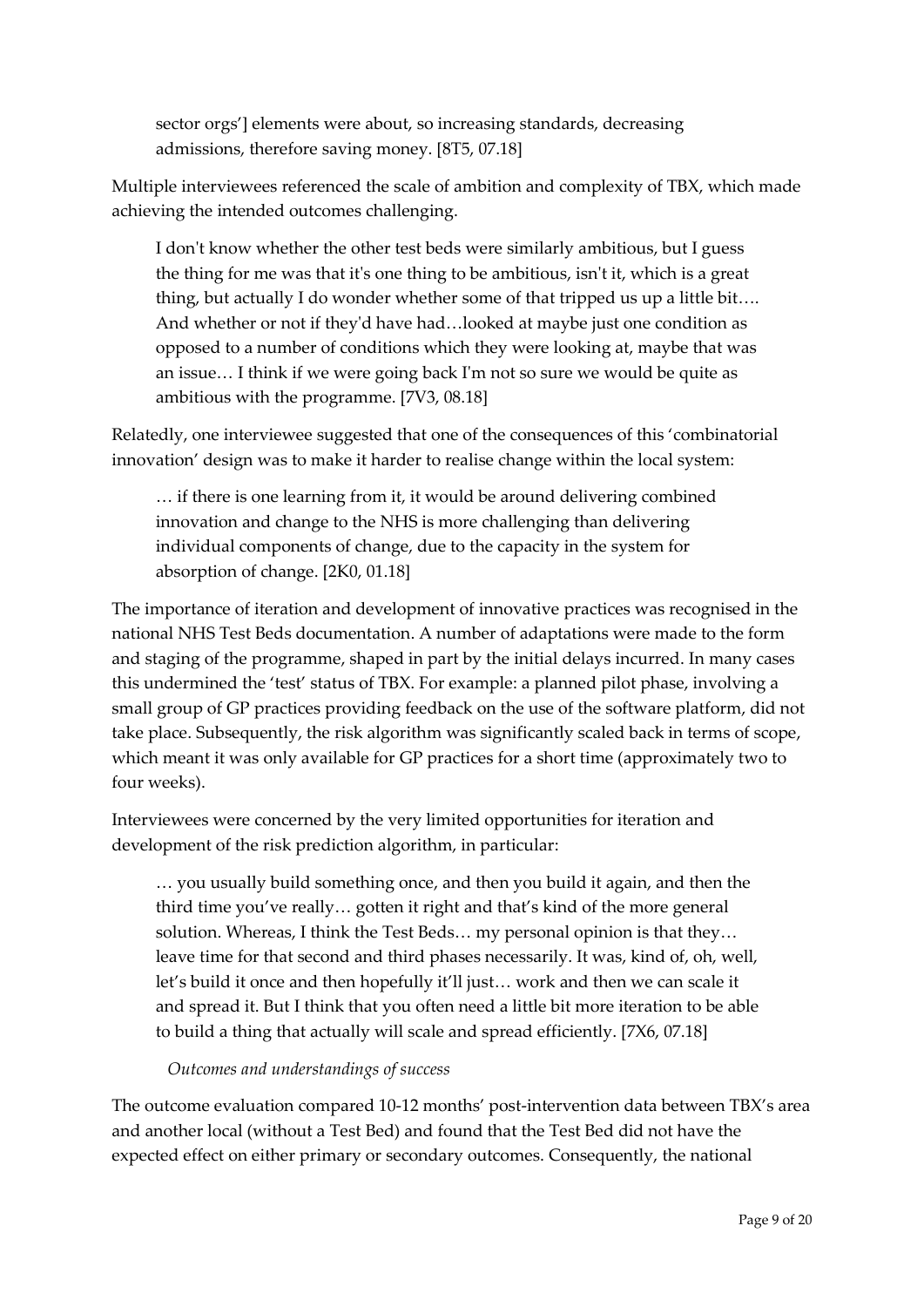evaluation team decided not to undertake a full cost effectiveness analysis. A more detailed report of TBX's outcome evaluation can be read elsewhere (Lugo-Palacios et al. 2019).

While TBX did not achieve its outcome targets, there were reports of positive impacts (e.g. general practice staff reported improvements identifying and engaging specific patients). Interviewees from the NHS organisation reported unanticipated benefits derived from gathering more up-to-date information about patients with particular long-term conditions in the area, which supported commissioning decisions.

One interviewee talked about success as learning that could inform actions in an unspecified future place and time:

There's no failure in the Test Bed, everything that happened or will happen has got some learning behind it and true success is to learn from them, and then carrying on in an improved manner, or to have that learning available for everyone who wished to implement something similar. So I think that's very important to keep remembering, otherwise by considering some of the challenges as evidence of our failure and not being successful I think can be quite detrimental for everyone involved... [3S8, 01.18]

Relatedly, learning was ascribed to working in partnership with organisations in different sectors, building relationships, understanding alternative perspectives, and creating conditions for future collaboration. For some smaller partner organisations delivering aspects of the programme, it was an opportunity to demonstrate to the larger organisations, particularly the NHS organisation, that they could provide a reliable, quality service to an agreed specification. For the data analytics organisation, having the chance to work with a comprehensive local NHS data set was perceived as a useful experience, lessons from which might benefit future software development. Lastly, learning from TBX was seen as a good basis upon which to apply to the second wave of NHS Test Beds.

#### **5. Process, programme, politics: innovation policy success and failure**

In this section, we utilise McConell's (2010b) framework to examine the emergent and constructed definitions of success in NHS Test Beds and PPIP. Subsequently, we suggest how the framework might be further developed.

#### **Process**

Process success relates to the extent a policy idea is *formulated* for implementation. Programmes like Test Beds enable relatively loose constellations of ideas and priorities to be tried out in practice. This simplifies policy design; rather than produce detailed 'blueprints' in advance of implementation, local actors are mobilised in the emergent definition *and*  implementation of 'bright ideas' (Harrison and Wood 1999). The 'magical' qualities of innovation help to perform this mobilisation. Innovation and Test Beds together provide a symbolic and practical infrastructure to make the policy process 'run'.

At the local level, we might consider formulation as concerning decisions about whether to participate in the programme. As noted, the process of agreeing contracts and liabilities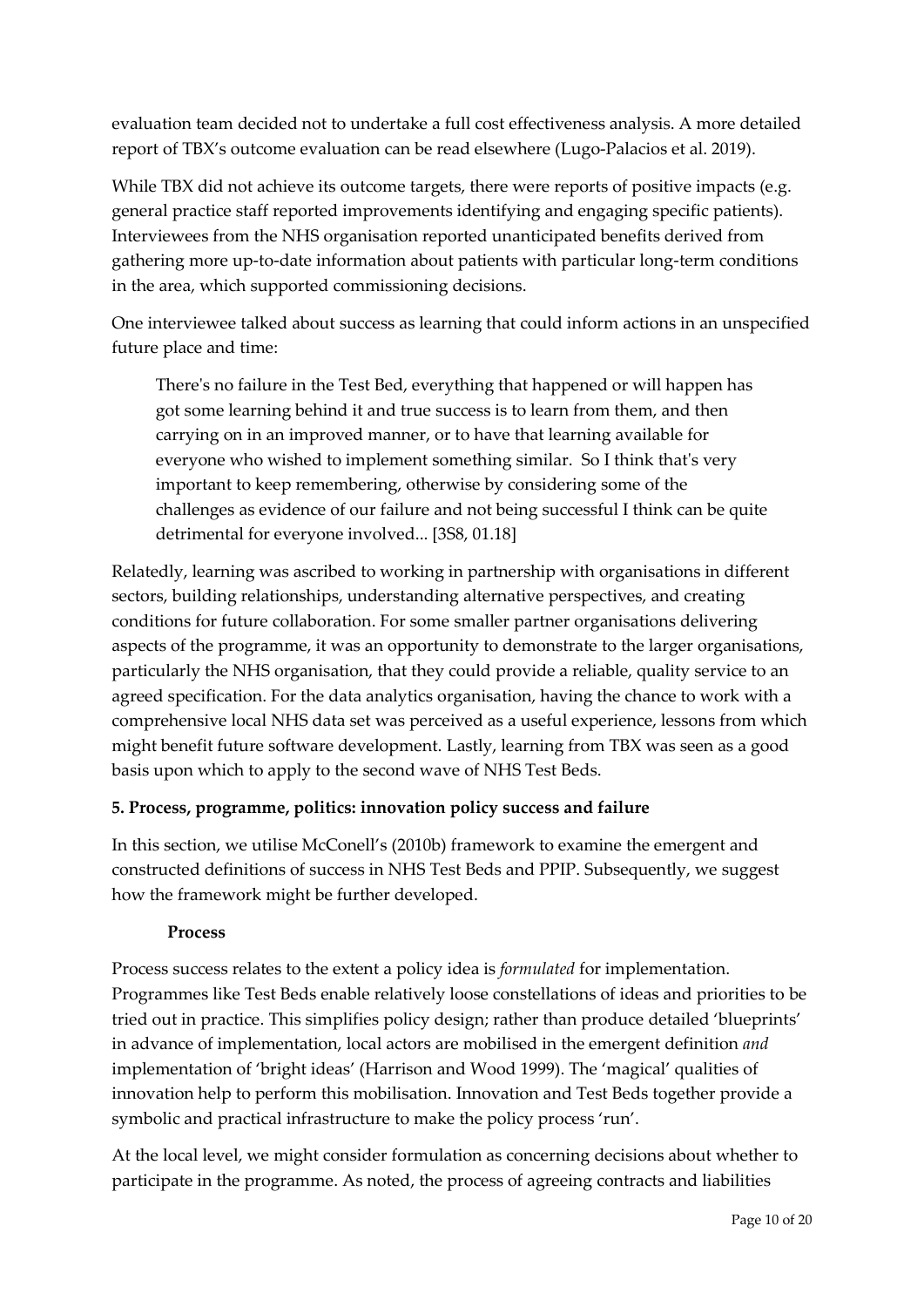between partners was costly in terms of time, legal expenses, and goodwill. These delays shaped the form and operation of the programme, and tested partner relationships. Building a sustainable coalition 'on the ground' was tested by resistance from local GPs and securing their involvement cost the NHS organisation financially. Ultimately, sufficient 'buy in' was secured and all elements of the programme launched, albeit with alterations. Locally, TBX was a 'partial' formulation success.

Thinking about process success more broadly, since the global recession of 2008, there has been a marked increase in the number of PPP policies adopted worldwide (Osei-Kyei and Chan 2015). It is often assumed within PPIPs that the public sector lacks innovative capacity and capability because it is rule-bound and bureaucratic, and stands to benefit from the dynamic, competitive forces that animate the private sector. This might be largely mythical (Sørensen and Torfing 2011), however, such axioms are powerful in securing legitimacy for policy proposals. In the absence of foundational definitions of innovation, programmes like Test Beds can accrue a degree of process success simply by 'doing things'.

Our case shows process success can be linked to wider concerns with political accountability. Test Beds was not developed by government but an arm's-length body— NHSE—that has taken responsibility for 'doing' innovation policy, and more broadly has created ambiguity about where the division between the remit of arm's length body and government department lie (Gore, McDermott et al. 2018; Hammond et al. 2018). Test Beds was one aspect of NHSE's 'prescription' for the NHS which they framed as representing the views of health professionals, national leaders, and patient groups. This claim positions NHSE as widening legitimate political participation and simultaneously renders the content and achievement of particular policy goals less politically accountable.

#### **Programme**

Programme success is derived from *implementing* policy objectives as intended. It is impossible to draw clear conclusions about the programme success of Test Beds because we lack information about the extent to which Wave 1 Test Beds improved "…patient outcomes and experience of care at the same cost as, or at a lower cost than, current practice, while helping the economy grow" (NHS England 2018, p.3). Emphasis in the available evaluation materials is on the production of learning for future Test Bed waves. The lack of information about outcomes from the individual Wave 1 NHS Test Beds may suggest programme failure, yet the ongoing nature of the programme and emphasis on iterative learning as success acts to defer such an assessment. This implies that programme and process success are closely inter-related with regards the 'test' style of policy making.

This inter-relation is demonstrated by how success is constructed on processual terms. Despite little publicly available information about the evaluation results of the first cohort of Test Beds, in early 2019 a commitment was made to expand the "infrastructure for real world testing" through NHS Test Beds and the creation of "regional Test Bed clusters" to "develop clear operational and business models that are easy for other systems to adopt and adapt, backed by real world data on benefits and costs" (NHS 2019, p.77), and noting that "t*he primary measure of the success of the Test beds will be the number of other NHS systems that*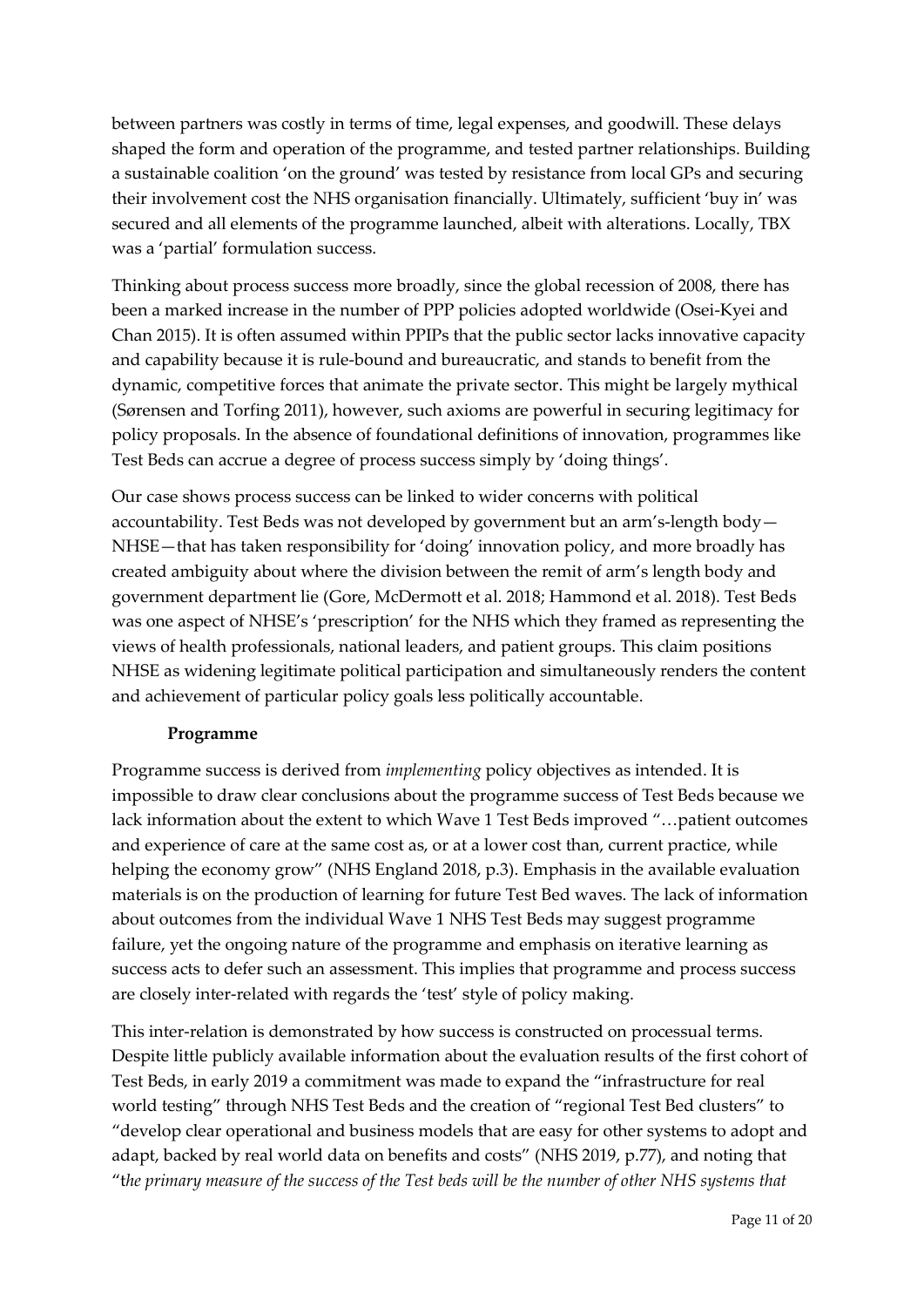*decide to adopt their models."* Programme success, here, is contingent on the extent to which different actors implement its innovation; this implicitly confers legitimacy upon 'the innovation', however, the critieria for success is self-referential.

At the local project level, the desired effects were not realised and consequently its cost effectiveness was not assessed. The programme was delayed, limited in scope in a variety of ways, and the components did not operate concurrently as planned. There were reports of benefit for target groups (primary healthcare professionals and patients) but not sufficient to be reflected in the selected outcomes. As with the national evaluation, success was defined as learning what was and was not working. This broad interpretation of what constitutes success reflects normative qualities associated with innovation and PPIP initiatives more broadly. Taken together, programme success can be considered, at best, precarious.

#### **Politics**

The political dimension does not correspond to a particular temporal phase of policy, but concerns political ramifications of a policy for policy makers. McConnell (2010b) emphasises opportunities and benefits, reputation, control, and consistency with broader institutional values as being constitutive of political success.

Our case demonstrates the possibility of government delegating politics and accountability when it comes to large scale health policy development and implementation. NHSE does not have the same partisan or electoral considerations as a government department (Hammond et al. 2018), and one of its concerns is to argue effectively for increased NHS investment from government. This is an inherently political activity, particularly given the background of austerity and because government spending on health comes at the expense of funding other areas.

The Long Term Plan (NHS 2019) claims that NHS Test Beds shows the NHS can 'do innovation' despite the lack of evidence from Wave 1 demonstrating this. The very existence of the programme and its continued implementation is presented as evidence of success, and the label 'innovation' lends legitimacy to such claims. By mobilising innovation in a policy over which it controls the narrative, NHSE is able to shape national agendas; 'doing politics' whilst not being politically accountable to the electorate and with limited parliamentary accountability (Hammond et al. 2018). Nationally, Test Beds is a clear political success.

Locally, TBX was an assemblage of organisations so assessments of political success require attention to its constituents. For the smaller, partially involved organisations it was an opportunity to get a 'foot in the door' with larger organisations and develop a reputation as a reliable provider of NHS services. For these organisations TBX was a political success. The fortunes of partner organisations were more variable, and progress often came with some reputational cost. However, running a Test Bed was perceived as beneficial to chances of succeeding in subsequent applications. This linked to the perceived value of 'doing things'. Political success here is generated simply by continuing to take part in the game.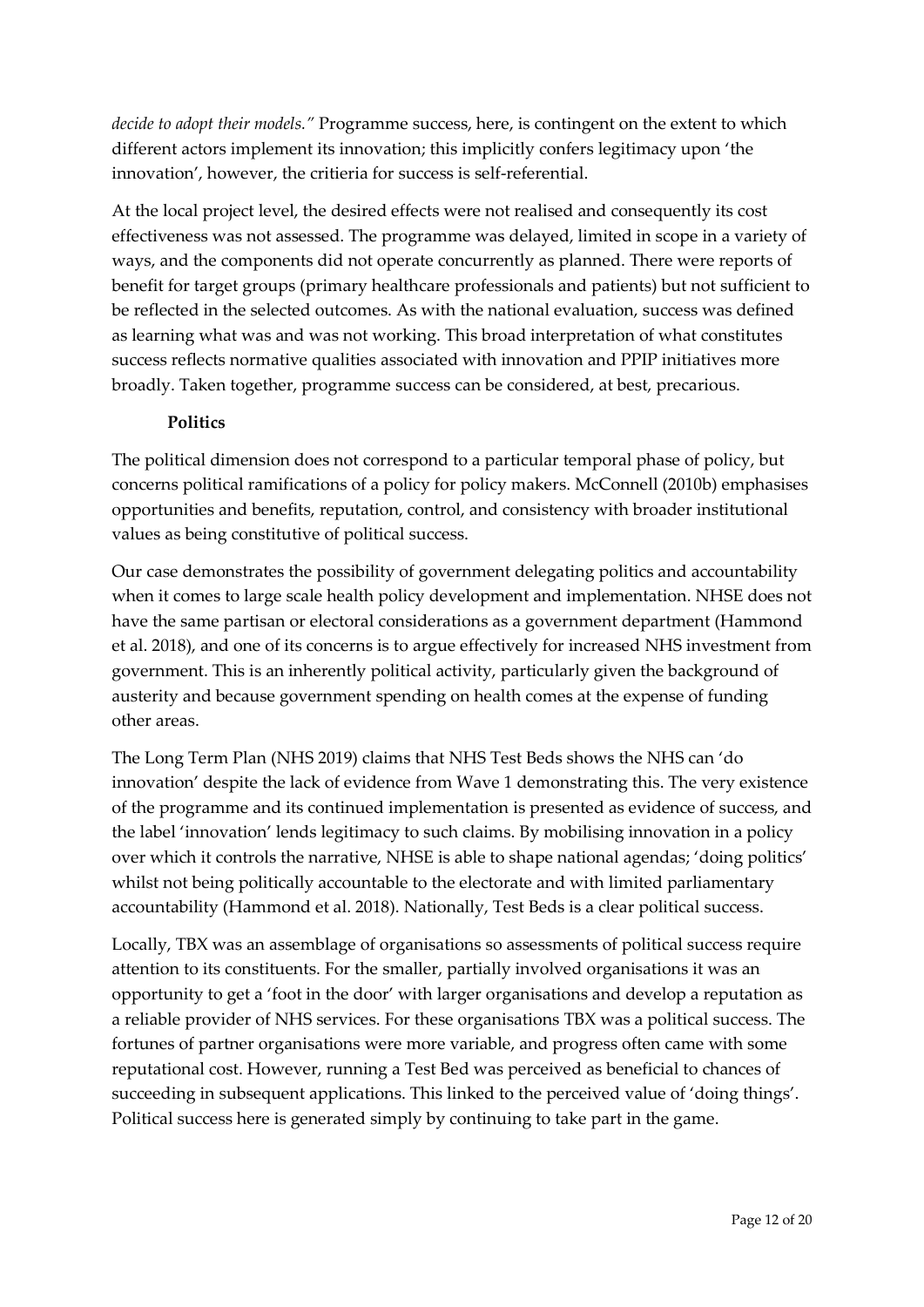#### **6. Discussion**

We have highlighted the prominence of PPIP, established innovation as a 'magic' concept and identified deficiencies in how PPIP policies and initiatives have been assessed and evaluated, which complicates claims to success and value. We engaged these issues via McConnell's (2010b) framework of policy success and failure in analysing a PPIP case study. Two key contributions can be highlighted: firstly, interplay between levels and dimensions can shape PPIP policies' prospects for success; secondly, the innovation concept has political implications when mobilised in the formulation and implementation of PPIP policy, and such effects warrant further consideration. We discuss these points below and conclude by considering the politics of innovation and the links between success, scale and spread.

#### *Interplay between levels*

Our case study illustrates the importance of interplay between national policy drivers and local policy realisation in PPIP. This policy was presented as a means for developing and spreading 'combinatorial' innovation, intended to generate novel products whilst changing practices on the assumption this would create synergistic benefits. This novel construction, which enhances the 'magic' effect of innovation upon policy, facilitates both process and political success at the national/policy level. In practice, budding NHS Test Bed teams needed to demonstrate these principles in their applications, and include multiple private sector partners, in order to be selected. Given the complexities involved in delivering a 'combinatorial' programme, this suggests that the very qualities contributing to process and political success at the national level (i.e. the association with the 'magic' of innovation) can undermine local projects attempting to realise programme success and, by extension, chances of national programme success. In other words, the very features of the policy which gave it process and political success at national level mitigate against local and national programme success. This resonates with issues relating to PPPs more broadly, highlighted at the start of the paper, in that they can be attractive to policy makers in the short term yet come with significant implications regarding risk sharing , governace, and costs over longer time horizons (Hodge and Greve, 2007).

Our findings suggest that PPIP policies involving local programmes, regardless of sector, should provide space for partnership development, and for the emergent collective identification of what is effective in the specific local operating context, rather than imposing national rules (potentially driven by political requirements) which may establish dynamics that can militate against success. Subsequent attempts to spread these initiatives may benefit from additional depth of understanding about what local adaptations proved necessary in order to inform the process of tailoring to different specific contexts.

#### *Developing frameworks for policy success*

Our analysis demonstrates value in using McConnell's (2010b) framework to study policy from the top down and consider dimensions of success between levels. To our knowledge this is the first time that it has been used in this way. This does not, however, address existing issues with the approach including the uncertainty around the question of 'success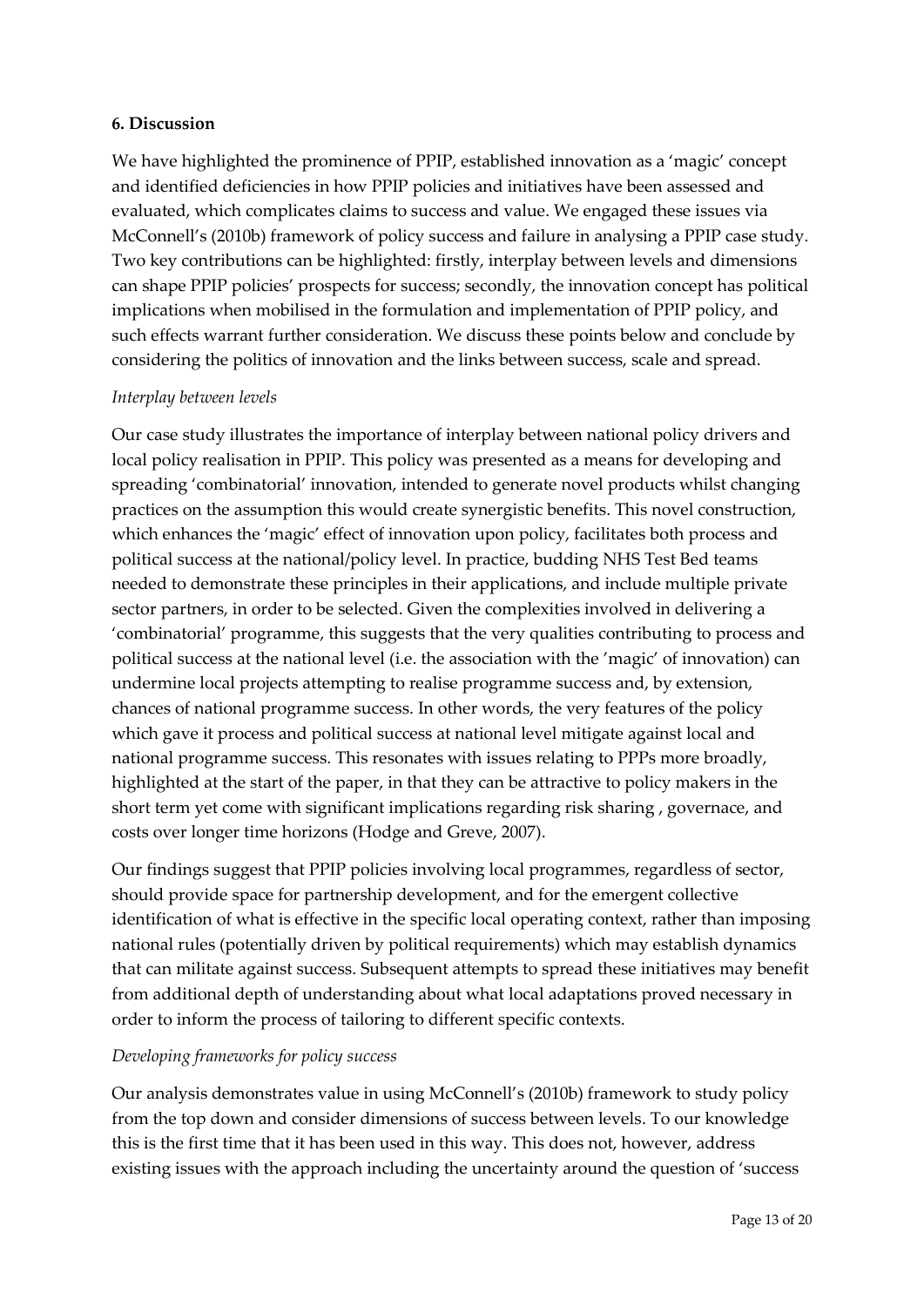for whom?' (Marsh and McConnell 2010). Our case shows that different organisational actors can be assessed as achieving different degrees of success, across the programme and politics dimensions in particular. This is partly a consequence of extending the framework to encompass a focus on projects as well as policy, and there is no straightforward solution to this beyond recognising and exploring differences between stakeholders in their experiences, dynamics, outcomes and opportunities. This is itself a useful exercise, however, because it allows PPIP projects to be 'unpacked' to facilitate greater understanding about how certain policies or approaches work or fail to work as intended.

Of relevance to PPIP policy is the process success criterion of 'symbolising innovation and influence'. While this criterion arguably represents more a statement of fact (i.e. policies that symbolise innovation are likely to get off the ground) than a normative aspiration, it is important to consider this criterion as potentially problematic. As demonstrated, 'innovation' is a powerful and underspecified organising concept that can have a range of implications across programme and politics dimensions. Future studies should be sensitive to this.

PPIP and 'policy tests' are becoming increasingly dominant as approaches to public service orchestration become more 'projectified' (Hodgson et al. 2019). It is important to consider how the logics and techniques of projects might have a determining influence upon the kinds of problem considered suitable for programmes such as Test Beds, as well as the emergent shaping and measurement of particular initiatives. This is in part an issue of temporality—an essential feature of projects as temporary forms of organisation. We have noted the effects of this within our case. Connected to the issue of time is the instrumental rationality which projects impose on their protagonists; that is, the need for measurable outcomes mobilises a search not for what might or could work, or work most effectively, but what can be made to work within the time available (Bailey et al. 2017; Bailey et al. 2019; Goff et al. 2021). This links to the self-referential nature of success noted above and may be somewhat more modest than the claims made during the tendering stage to meet the expectations for a successful application. As policy projects generally rely upon a champion or champions equipped with local knowledge and resources to get them off the ground and make them work, the performative nature of the project logic combines with local power and reputational interests to shape the meaning and measurement of 'innovation' in such cases.

#### *The politics of innovation and public-private partnerships*

The idea of partnerships in social policy, like innovation, enjoys a certain degree of axiomatic desirability. As Rummery (2002, p.243) notes "who could possibly object to partnership as a concept?", yet partnerships between private and public organisations are inherently political and can reinforce existing power inequalities. A notable trend in many developing countries is an increase in PPPs in education provision. This is often framed as a straightforward technical solution to a resource problem, yet the network of policy entrepeneurs representing private interests driving this development do so on the basis of a shared understanding of the desirabilitiy of promoting private sector development through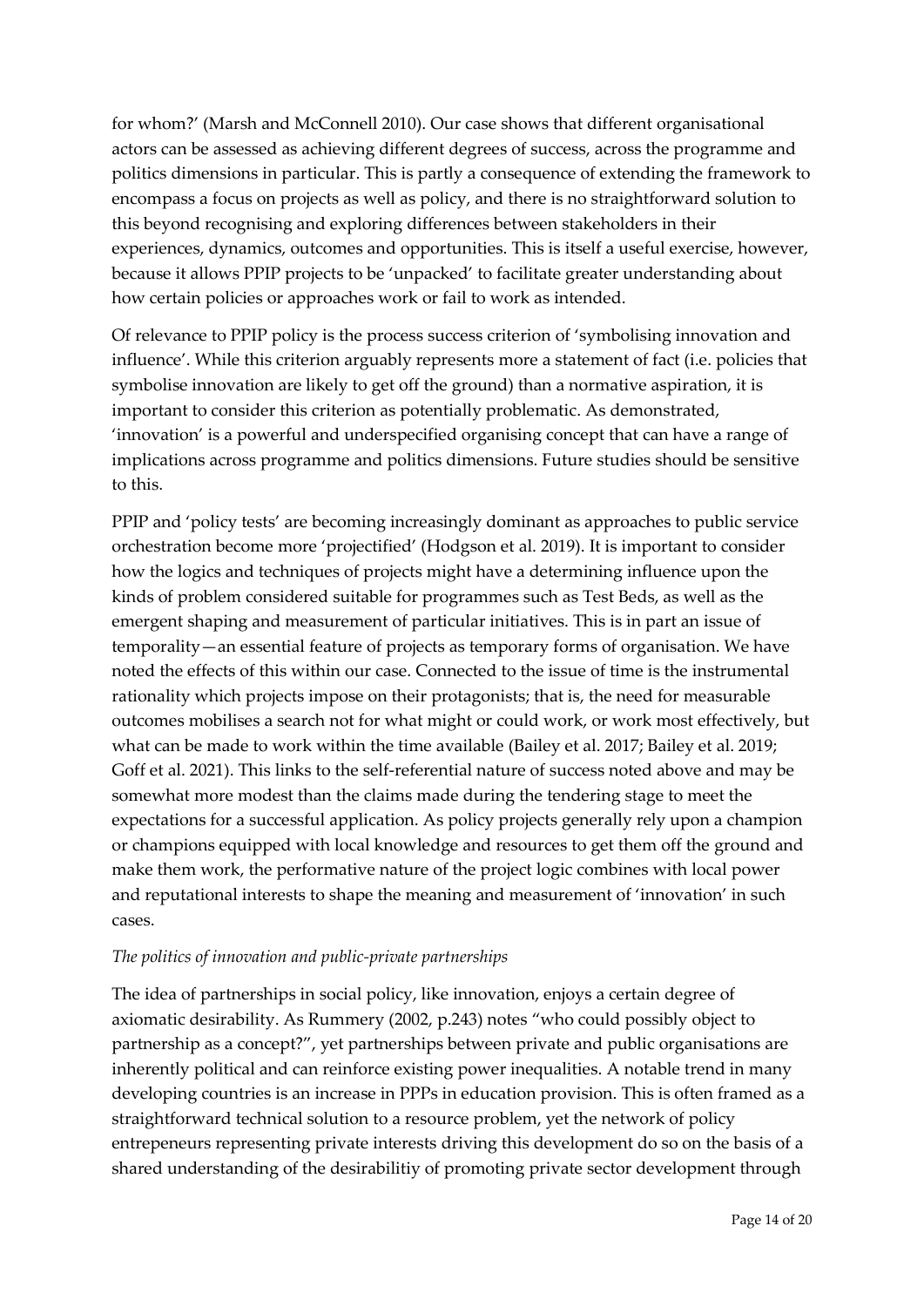education (Verger, 2012). Such issues are not neutral or one dimensional. Public-private dynamics warrant particular consideration in PPIP when an explicit objective is the generation of new sources of economic value through the development of novel products and practices, and the expansion of those deemed successful. It is important to explore the political implications of such arrangements in relation to assessments of policy success because both the innovation concept and associated arm's length governance, where this is found, have the potential to foreclose or stifle the political dimension (Hammond et al. 2018). This higlights a deficiency with McConnell's (2010b) framework which assumes government occupies the central policy actor role. We have highlighted the relevance of exploring the status of policy makers and the dynamics of the system within which they operate because of the potential implications this has for policy and programme success.

A key question that our case prompts is: why is a policy that has not demonstrated clear benefits being rolled out more broadly? Our analysis suggests the innovation concept provides a buffer, so programmatic success becomes less essential than it would otherwise be. All outcomes are badged as 'learning' to inform some future unspecified success. The appeal to policy makers here is clear as innovation policies represent a source of 'easy' reputational success due to their legitimacy and reduced delivery pressures. In our case it is NHSE, an arm's length body, that has seemingly adopted responsibility for orchestrating innovation policy and operates more broadly as a health service meta-governor (Hammond et al. 2018). NHSE was specifically created with the objective of removing 'political interference' from NHS oversight, but has taken a pro-active role re-engineering the balance between hierarchies, markets, and networks across the system. The dynamic between arm's length body and government continues to evolve. NHSE has at times appeared to provide a useful insulator from reputational damage for government ministers when problems with the health service have occurred (Hammond et al. 2018); more recently reports from government sources suggest that NHSE possesses too much power and this should be curtailed (West 2020). Both provide grounds to question the efficacy of the framework intended to oversee and hold NHSE activities to account.

#### *Success, scale & spread*

It is common for PPIP policies to present the extent to which an innovation initiative spreads to other areas as a yardstick for programmatic success. The very language of 'test bed' positions the programme at the 'initation' phase of a longer innovation trajectory (Ven et al. 2008). We argue that this might be problematic for public sector innovation policies and caution should be exercised. In countries with established public sector systems, policy 'sedimentation' can occur whereby layers of policy consequences build up and weave into rich inter-organisational histories and varied interests (Hammond et al. 2017; Gore, Hammond et al. 2018). Such systems are not composed of uniform organisations (or broader networks or collectives) that are equally receptive to the successful introduction of particular innovations. These sub-systems are relationally constituted, unique, pressurised, and constantly evolving (Hammond et al. 2017). Given this, programmatic success might come to reflect those initiatives that are most transposable and these may or may not bear particular connection to those which are of most potential value to system stakeholders. At the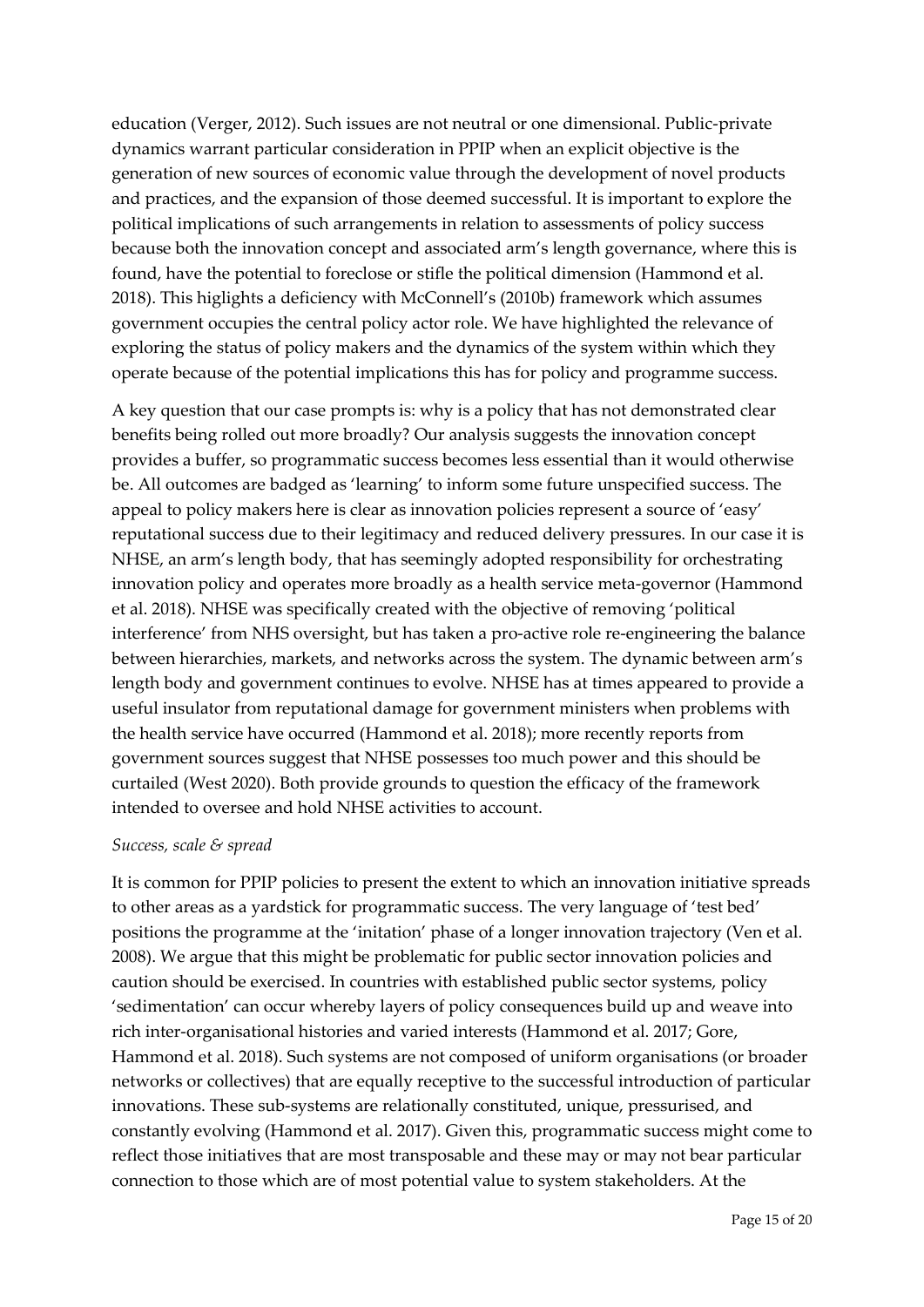national/policy level, in this case, programmatic and political success rests on evidence that innovations are spreading, rather than on the outcomes associated with them. At the local level, PPIP or other organisational entities stand to achieve political success if their innovation spreads to other areas but this creates incentives for local actors to make bold claims about the coherence, tranposability, and performance of their initiatives. Future research might usefully focus specifically on some of these issues.

#### *Limitations and broader significance*

It is important to recognise the specificities of the NHS Test Beds case and consider what implications there may be for extending the conclusions of analysis to other PPIPs. NHS Test Beds involves a national policy driven by an arm's length body, in collaboration with a variety of other organisations, and the development and implementation of numerous innovations at the local level. Certainly not all PPIPs exhibit these qualities and thus our particular findings should not be expected to transfer to other PPIPs directly. Our analysis frame using McConnell's (2010a) process, programme, and politics dimensions is, however, applicable to all PPIPs, and indeed PPPs more generally. All PPIPs have the potential for inter-dimensional dynamics to affect the prospects for success in a given dimension, and these may or may not be further complicated by the inter-play of levels (i.e. national, regional, local) depending on the case. Furthermore, our case study highlights the inherent challenges of mobilising innovation through PPIPs as a means of addressing wicked problems. This is because such challenges are by definition open-ended, and interconnected, and PPIPs tend to involve acutely time-limited projects with multiple actors potentially pursuing success in different dimensions. Our findings are therefore relevant to other similarly 'projectified' policy initiatives (Hodgson et al. 2019), whether or not they are badged as PPIP.

Finally, returning to the question of 'success for whom?', our findings show that our case study, and PPIPs more generally, should be understood as not delivering universal 'goods' for stakeholders involved. Benefits are distributed unpredictably, unevenly, and do not necessarily align with resources stakeholders invest. In the case of NHS Test Beds and TBX, policy makers derived political success irrespective of local outcomes. However, local programme success was limited for the main NHS and private sector organisations involved, partially as a consequence of the scale of ambition involved in the time available, but smaller provider organisations perceived some reputational (political) success as a consequence of their involvement. This resonates with research on policy piloting, which have been described as a form of 'government at a distance' (Foucualt, 1991), permitting multiple definitions of success among programme designers and implemeters (Bailey et al. 2017; Bailey et al. 2019). This highlights perhaps the most valuable aspect of McConnell's (2010a) framework when applied to PPIPs: it enables the articulation of the uneven topography of success, and the conditions in which certain stakeholders may feel they receive a 'return' on investment even in the absence of overall programmatic success. More broadly, an uneven distribution of successful outcomes signals the potential for programme fragmentation, reproduction of existing divisions and inequalities and increasing heterogeneity within and between places among service providers. Such issues may be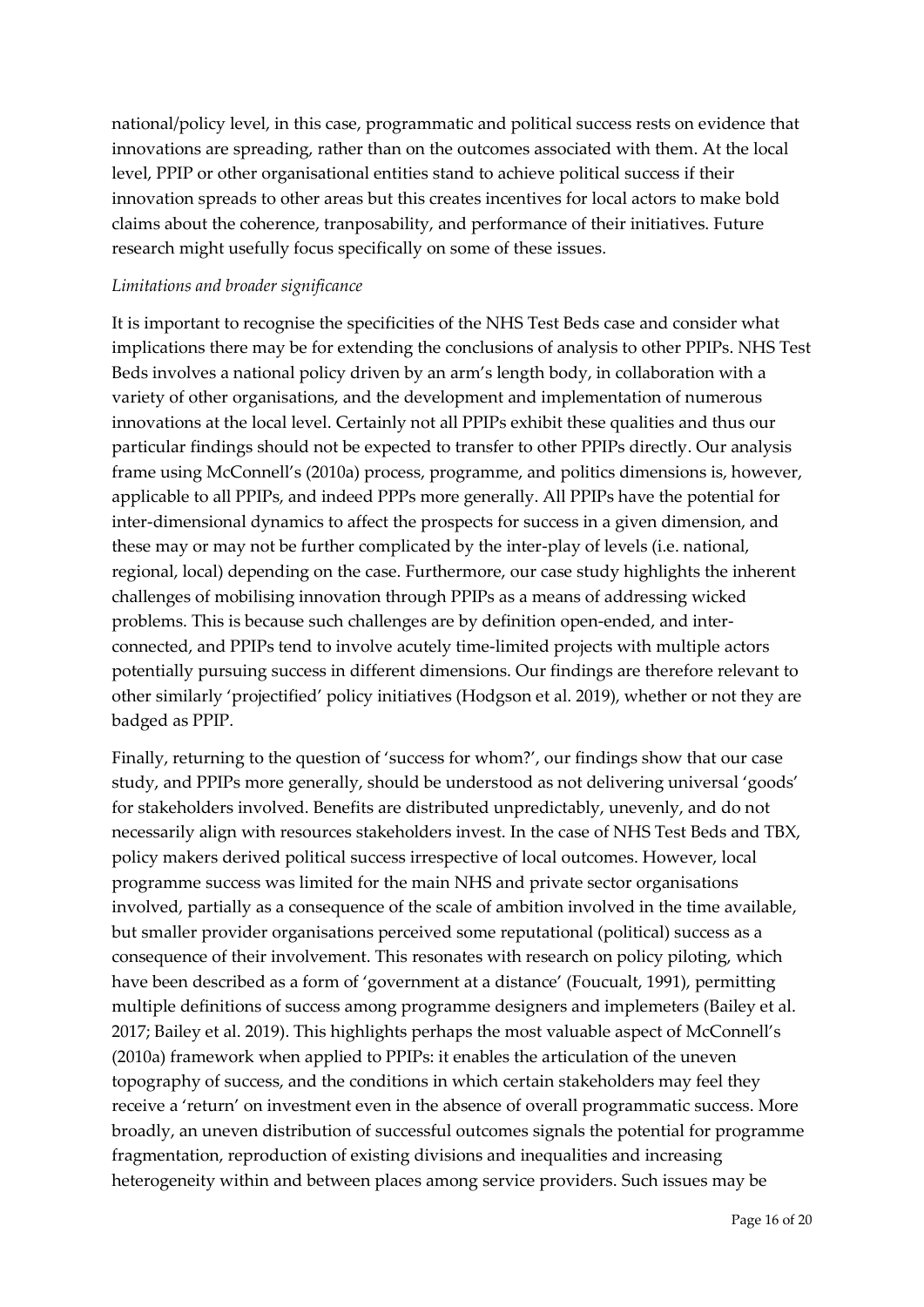concealed by claims of success by some stakeholders in one dimension, and the mobilisation of innovation in policies and partnerships provides fertile conditions for this to occur. The implication of this are inherently political and warrant attention.

#### **References**

Ayob, N., Teasdale, S. and Fagan, K. (2016). How social innovation 'came to be': tracing the evolution of a contested concept. *Journal of Social Policy*, 45(4), pp.635–653.

Bailey, S., Checkland, K., Hodgson, D., McBride, A., Elvey, R., Parkin, S., Rothwell, K. and Pierides, D. (2017). The policy work of piloting: mobilising and managing conflict and ambiguity in the English NHS. *Social Science & Medicine*, 179, pp.210–217.

Bailey, S., Hodgson, D. and Checkland, K. (2019). Pilots as projects: policy making in a state of exception. In D. Hodgson et al., eds. The projectification of the public sector. Abingdon: Routledge, pp. 130–148.

Brogaard, L. (2019). Innovative outcomes in public-private innovation partnerships: a systematic review of empirical evidence and current challenges. *Public Management Review,* 0, pp.1–23.

Brown, L. and Osborne, S. (2013). Risk and innovation. *Public Management Review*, 15(2), pp.186–208.

De Vries, H., Bekkers, V. and Tummers, L. (2016). Innovation in the public sector: a systematic review and future research agenda. *Public Administration*, 94(1), pp.146–166.

Edler, J. and Fagerberg, J. (2017). Innovation policy: what, why, and how. *Oxford Review of Economic Policy*, 33(1), pp.2–23.

Evald, M.R. et al. (2014). Reviewing cross-field public private innovation literature: current research themes and future research themes yet to be explored. *International Public Management Review*, 15(2), pp.32-57.

Fischbacher, M., Beaumont, P.B. (2003). PFI, public-private partnerships and the neglected importance of process: stakeholders and the employment dimension. *Public Money & Management*, 23(3), 171–176.

Foucault, M. (1991). Governmentality. In G. Burchell, C. Gordon, & P. Miller, eds. *The Foucault effect: studies in governmentality.* Chicago: University of Chicago Press, pp. 87–104.

Galea, A., Hough, E. and Khan, I. (2017). *Test Beds the story so far*. London: NHS England.

Goff, M., Bailey, S., Hodgson, D., Bresnen, M., Elvey, R., Checkland, K. (2021) Ambiguous workarounds in NHS policy piloting: tensions, trade-offs and legacies of organisational change projects. *New Technology, Work & Employment*, In Press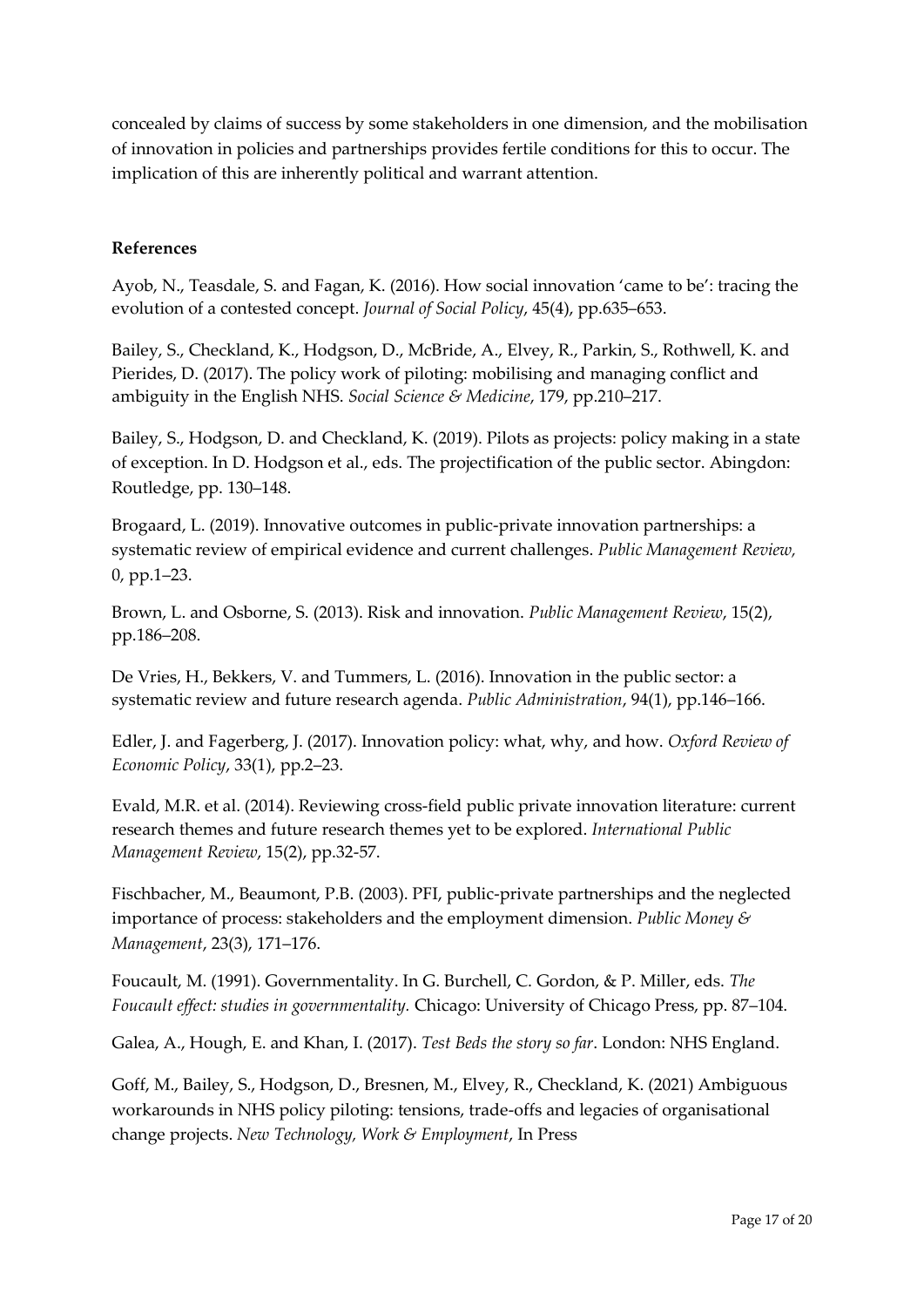Gore, O., McDermott, I., Checkland, K., Allen, P., Moran, V. (2018). Discretion drift in primary care commissioning in England: Towards a conceptualization of hybrid accountability obligations. *Public Administration*, 98(2), pp.291-307

Gore, O., Hammond, J., Bailey, S., Checkland, K. and Hodgson, D. (2018). Not every public sector is a field: evidence from the recent overhaul of the English NHS. *Public Management Review*, 21(4), pp.559-580.

Hammond, J., Lorne, C., Coleman, A., Allen, P., Mays, N., Dam, R., Mason, T. and Checkland, K. (2017). The spatial politics of place and health policy: exploring Sustainability and Transformation Plans in the English NHS. *Social Science & Medicine*, 190(Supplement C), pp.217–226.

Hammond, J., Speed, E., Allen, P., McDermott, I., Coleman, A. and Checkland, K. (2018). Autonomy, accountability, and ambiguity in arm's-length meta-governance: the case of NHS England. *Public Management Review*, 21(8), pp.1148–1169.

Harrison, S. and Wood, B. (1999). Designing health service organization in the UK, 1968 to 1998: from blueprint to bright idea and 'manipulated emergence'. *Public Administration*, 77(4), pp.751–768.

Hartley, J., Sørensen, E. and Torfing, J. (2013). Collaborative innovation: a viable alternative to market competition and organizational entrepreneurship. *Public Administration Review*, 73(6), pp.821–830.

Hodge, G.A. and Greve, C. (2007). Public–private partnerships: an international performance review. *Public Administration Review,* 67(3), pp.545–558.

Hodgson, D. et al. (2019). *The projectification of the public sector*. Abingdon: Routledge.

Koch, P. and Hauknes, J. (2005). *On innovation in the public sector*. Oslo: NIFU STEP.

Lewis, J., McGann, M. and Blomkamp, E. (2019). When design meets power: design thinking, public sector innovation and the politics of policymaking. *Policy & Politics*, pp.1–20.

Lugo-Palacios, D.G. et al. (2019). The impact of a combinatorial digital and organisational intervention on the management of long-term conditions in UK primary care: a nonrandomised evaluation. BMC Health Services Research, 19(1), p.159.

Macdonnell, M. (2015). Innovation: 'silver bullet' solutions are out and Test Beds are in. *Health Service Journal*. [online]. Available from: https://www.hsj.co.uk/comment/innovationsilver-bullet-solutions-are-out-and-test-beds-are-in/5085535.article [Accessed March 2, 2020].

Marsh, D. and McConnell, A. (2010). Towards a framework for establishing policy success. *Public Administration*, 88(2), pp.564–583.

McConnell, A. (2010a). Policy success, policy failure and grey areas in-between. *Journal of Public Policy*, 30(3), pp.345–362.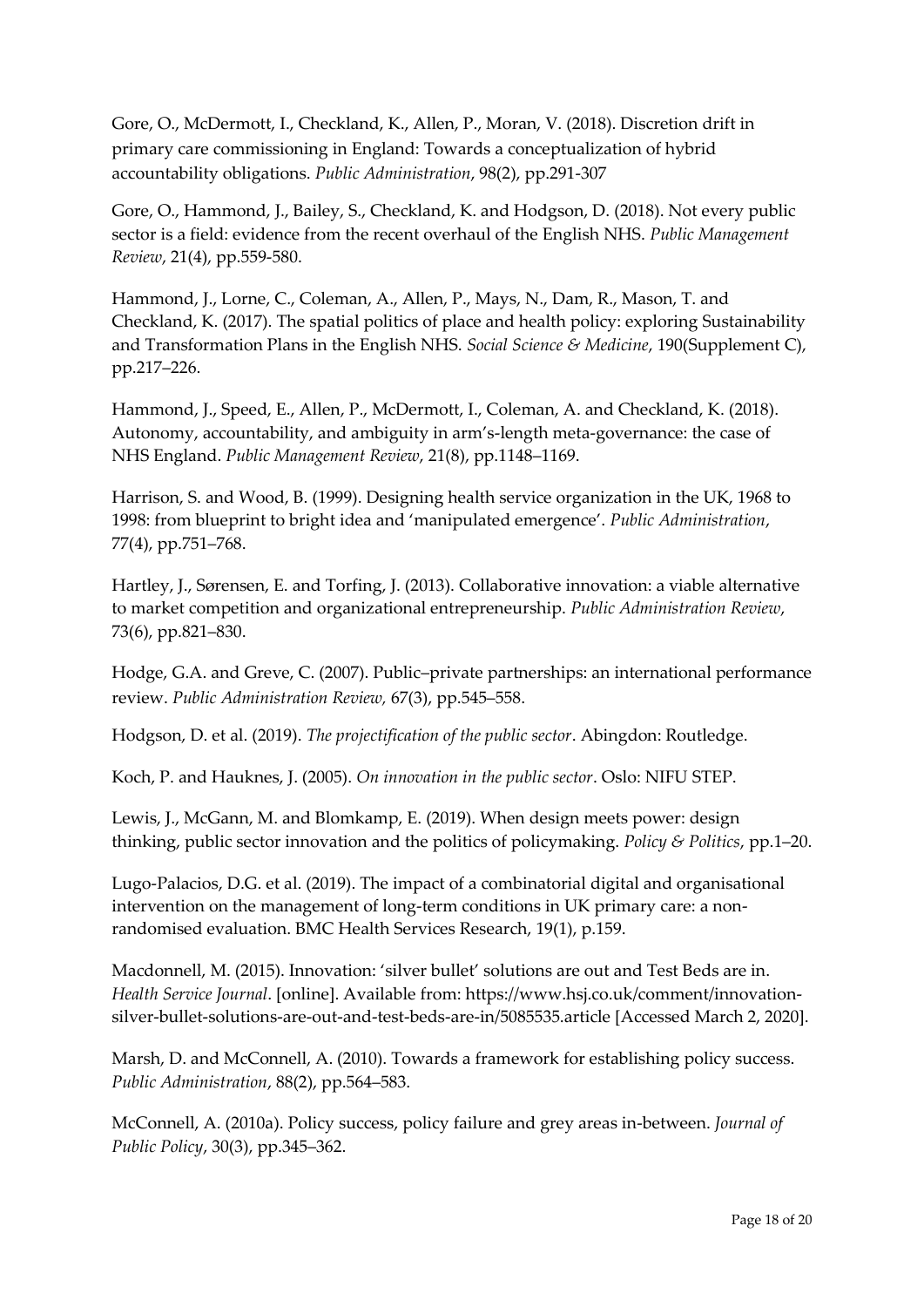McConnell, A. (2010b). *Understanding policy success: rethinking public policy*. Houndmills: Macmillan International Higher Education.

NHS. (2019). *The NHS long term plan*. London: NHS England.

NHS England et al. (2014). *Five year forward view*. London: NHS England.

NHS England et al. (2015). *Real world testing of 'combinatorial innovation.' A global invitation to innovators*. NHS England.

NHS England. (2018). Test Beds programme: information to support the launch of wave 2. [online]. Available from: https://www.england.nhs.uk/wp-content/uploads/2018/04/testbeds-supporting-information-wave-2-competition.pdf.

Osborne, S.P. and Brown, L. (2011). Innovation, public policy and public services delivery in the UK. The word that would be king? *Public Administration*, 89(4), pp.1335–1350.

Osei-Kyei, R. and Chan, A.P.C. (2015). Review of studies on the critical success factors for public–private partnership (PPP) projects from 1990 to 2013. *International Journal of Project Management*, 33(6), pp.1335–1346.

Pollitt, C. and Hupe, P. (2011). Talking about government: the role of magic concepts. *Public Management Review*, 13(5), pp.641–658.

Rittel, H.W.J., Webber, M.M., 1973. Dilemmas in a general theory of planning. *Policy Sciences*, 4(2), pp.155–169

Rummery, K. (2002). Towards a theory of welfare partnerships. In G. Caroline, P. Martin, & K. Rummery, eds. Partnerships, New Labour and the governance of welfare. Bristol: Policy Press, pp. 229–246.

Sørensen, E. and Torfing, J. (2011). Enhancing collaborative innovation in the public sector. *Administration & Society*, 43(8), pp.842–868.

Ven, A.V. de et al. (2008). *The innovation journey*. Oxford: Oxford University Press.

Verger, A. (2012). Framing and selling global education policy: the promotion of public– private partnerships for education in low-income contexts. Journal of Education Policy, 27(1), pp.109–130.

Warsen, R., Nederhand, J., Klijn, E.H., Grotenbreg, S., Koppenjan, J. (2018). What makes public-private partnerships work? Survey research into the outcomes and the quality of cooperation in PPPs. *Public Management Review*, 20(8), 1165–1185.

West, D. (2020). Take NHS England's power - but don't give it to ministers. *Health Service Journal*. [online]. Available from: https://www.hsj.co.uk/comment/take-nhs-englands-powerbut-dont-give-it-to-ministers/7026887.article [Accessed March 2, 2020].